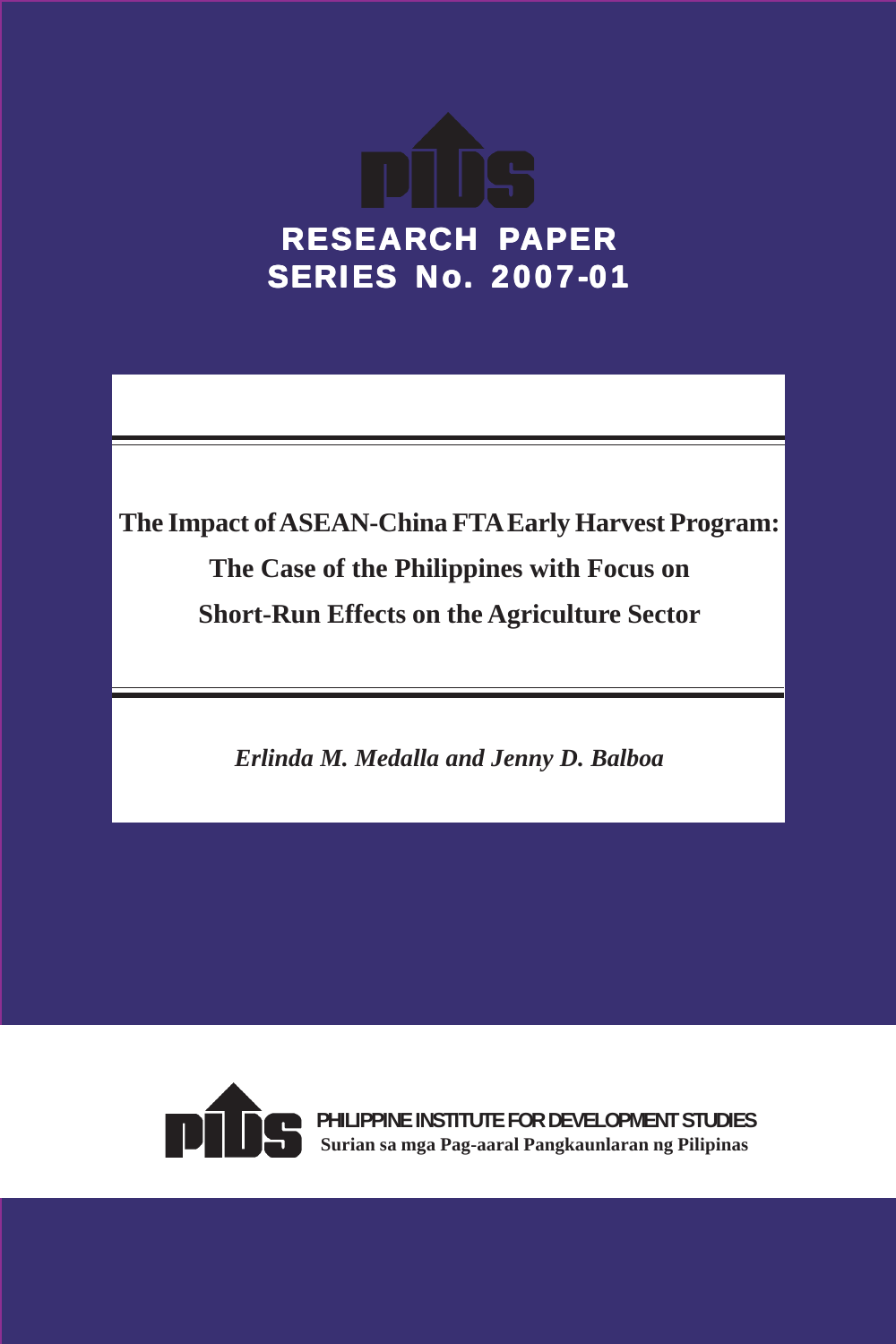Erlinda M. Medalla is Senior Research Fellow at the Philippine Institute for Development Studies. Jenny D. Balboa is Supervising Research Specialist from the same institute.

This study is part of the Cross-Country Research Project on the *Economic and Social Impact of Market Liberalization--A Study on Agriculture Liberation Under the China-ASEAN FTA* funded by the East Asia Development Network (EADN).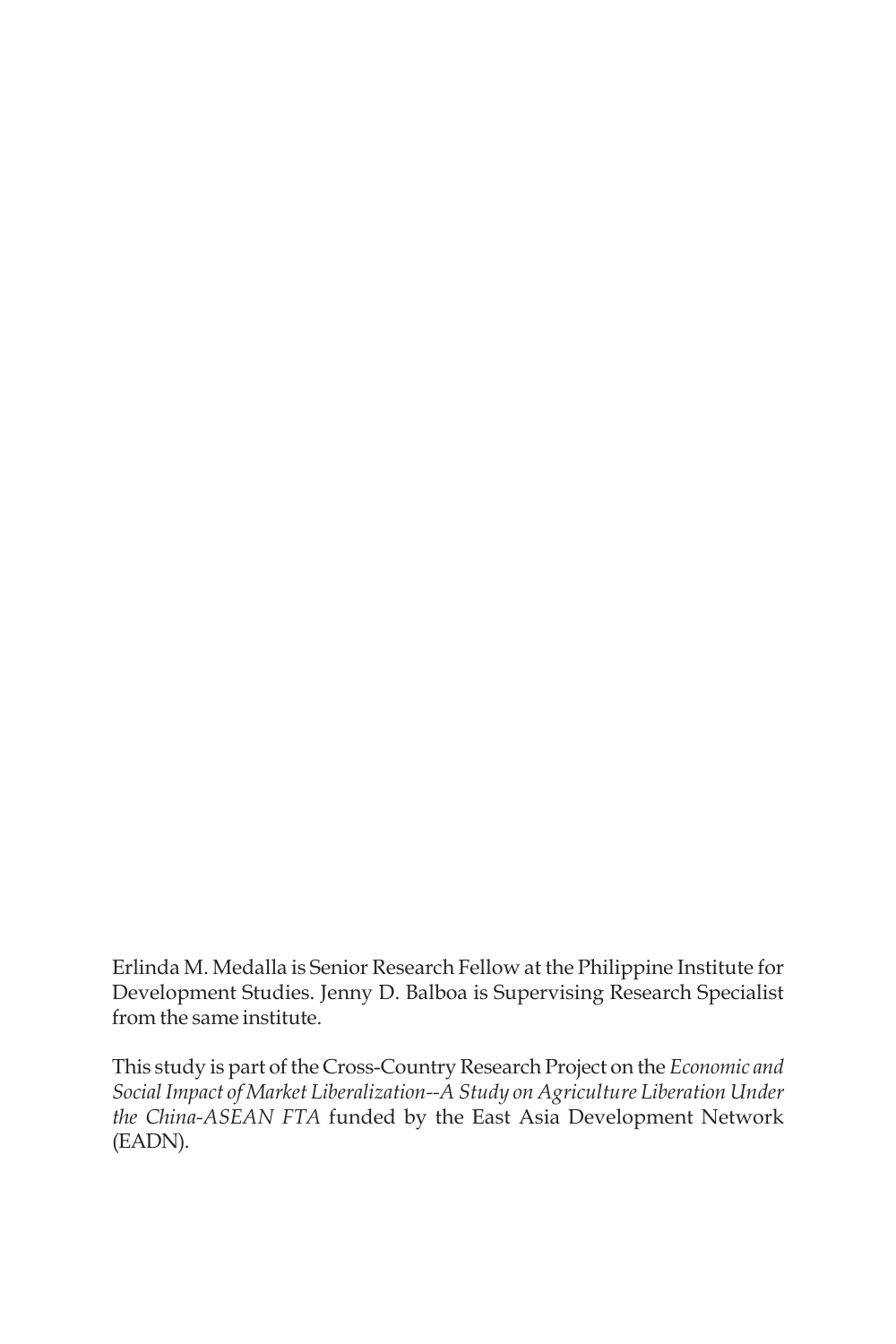## **The Impact of ASEAN-China FTA Early Harvest Program: The Case of the Philippines with Focus on Short-Run Effects on the Agriculture Sector**

## *Erlinda M. Medalla and Jenny D. Balboa*

RESEARCH PAPER SERIES NO. 2007-01

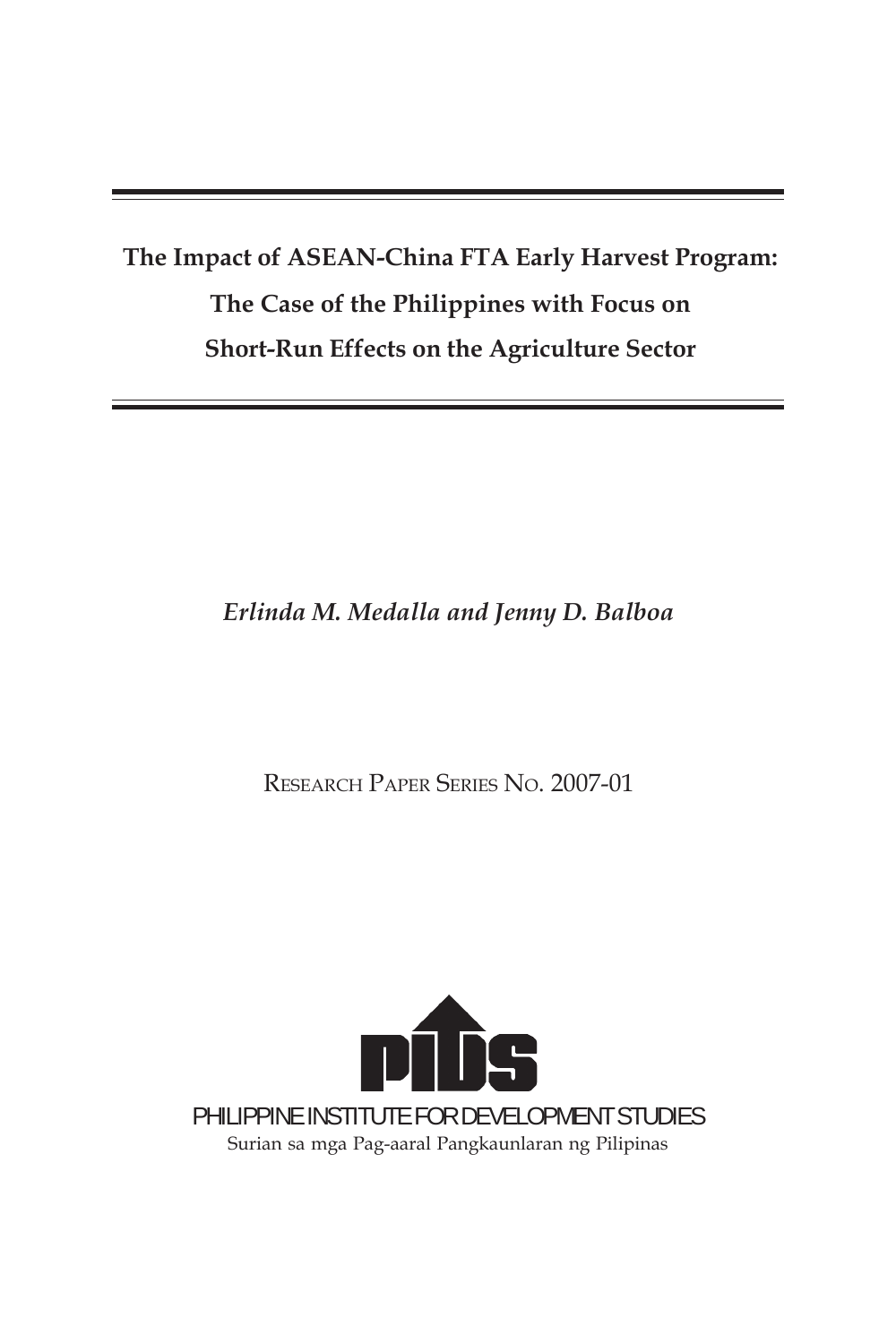Copyright 2007 Philippine Institute for Development Studies

Printed in the Philippines. All rights reserved.

The views expressed in this paper are those of the authors and do not necessarily reflect the views of any individual or organization. Please do not quote without permission from the authors nor PIDS.

Please address all inquiries to:

Philippine Institute for Development Studies NEDA sa Makati Building, 106 Amorsolo Street Legaspi Village, 1229 Makati City, Philippines Tel: (63-2) 893-5705 / 894-2584 Fax: (63-2) 893-9589 / 894-2584 E-mail: publications@pidsnet.pids.gov.ph Website: http://www.pids.gov.ph

ISSN 1908-3297 RP 07-10-500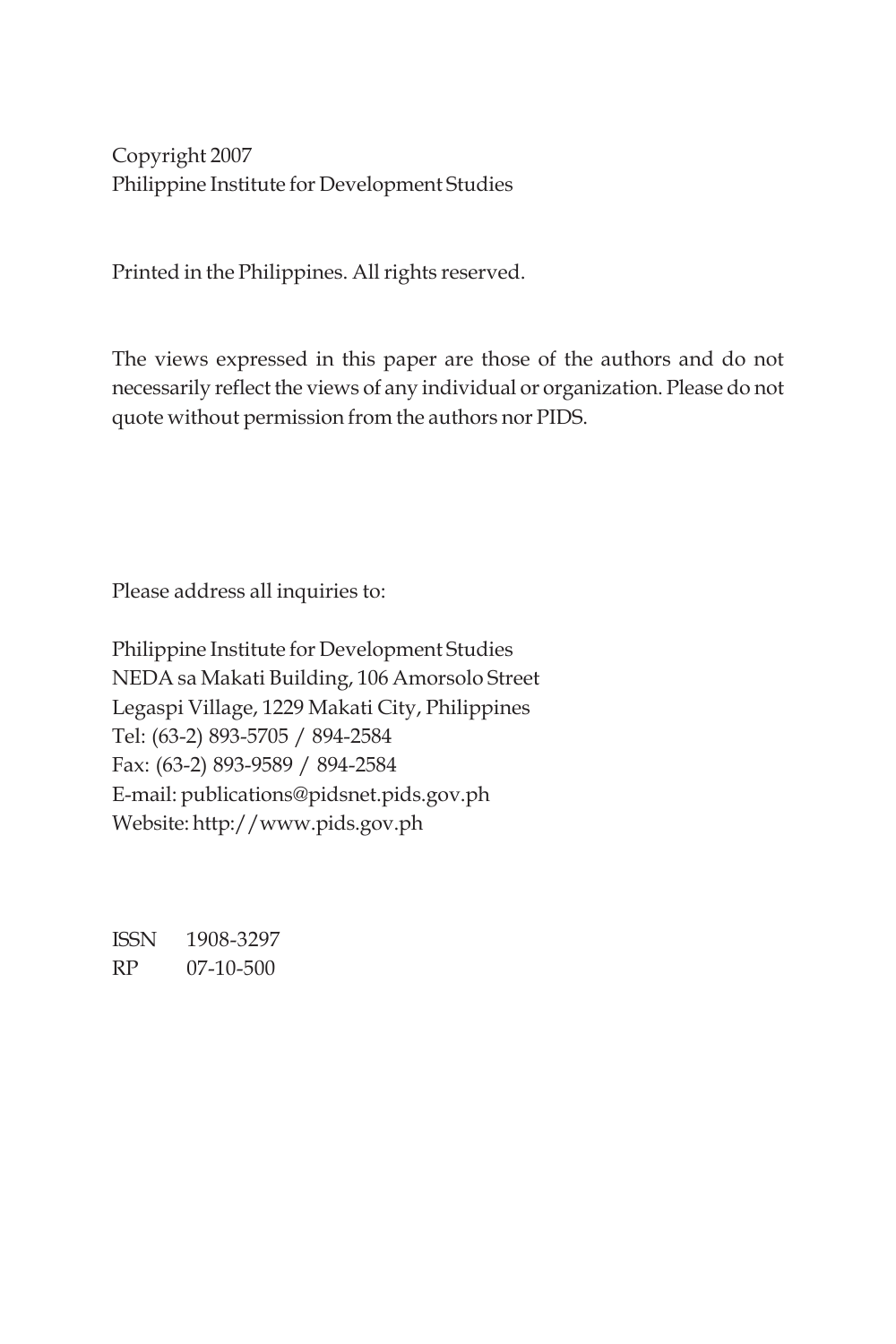# **Table of Contents**

|          | List of Tables                                                                        | iv                      |
|----------|---------------------------------------------------------------------------------------|-------------------------|
| Abstract |                                                                                       | $\overline{\mathbf{V}}$ |
| Ι.       | Introduction                                                                          | $\mathbf{1}$            |
| П.       | Overview of the Agriculture Sector                                                    | 3                       |
| III.     | Policy Gaps and Intervention                                                          | $\overline{4}$          |
| IV.      | Philippine Trade Reform and Effect on the<br><b>Agriculture Sector</b>                | 6                       |
| V.       | The ASEAN-China FTA                                                                   | 9                       |
| VI.      | The China-Philippines Early Harvest Program                                           | 12                      |
| VII.     | What to Expect from the EHP: Review of Some<br>Potential Short-Run Impacts of the EHP | 14                      |
|          | VIII. Conclusion and Policy Recommendations                                           | 22                      |
|          | References                                                                            | 25                      |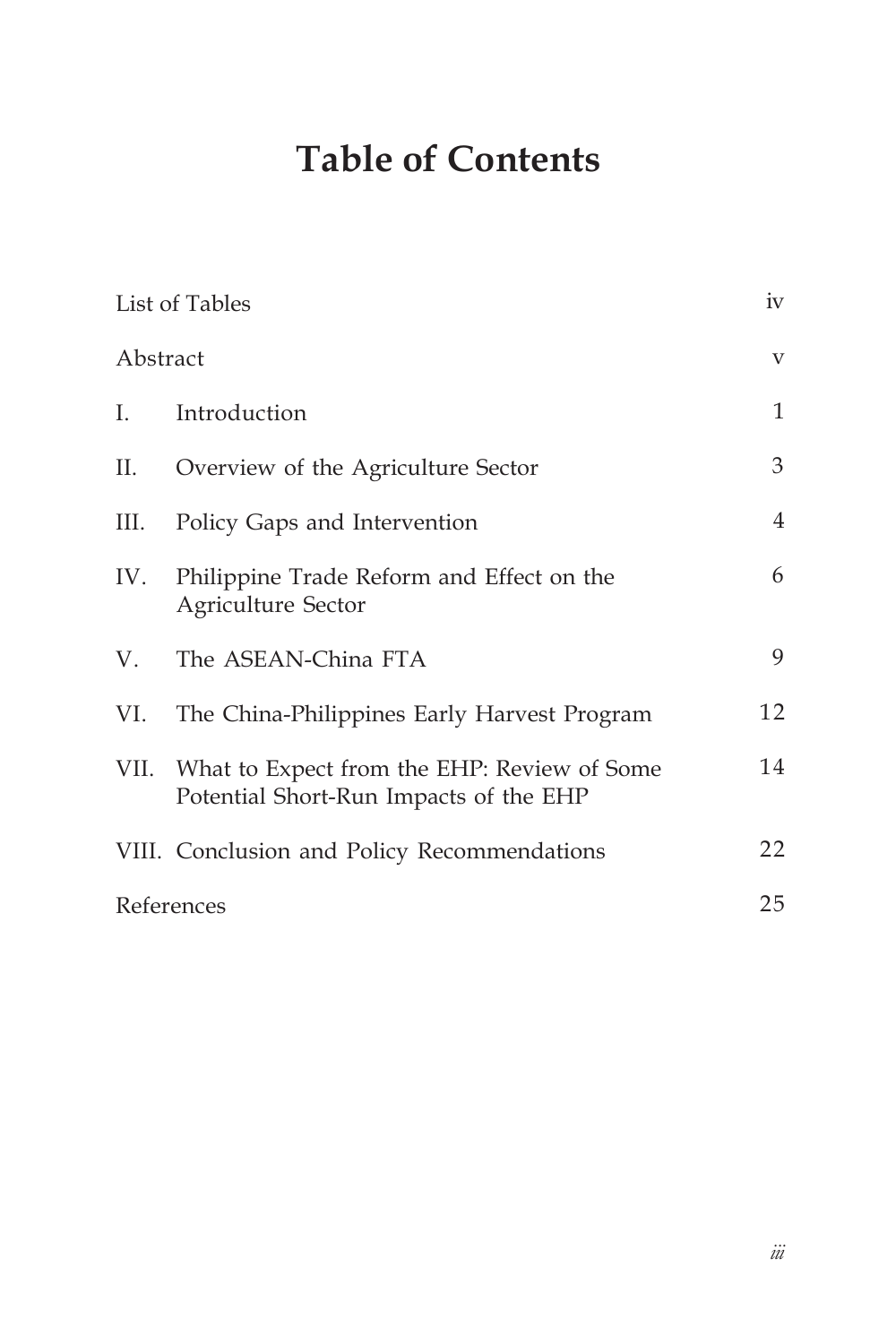# **List of Tables**

| 1              | Harmonized system chapters with corresponding<br>number of tariff lines under the Early Harvest<br>Program (EHP) of the ASEAN-China Free Trade Area |
|----------------|-----------------------------------------------------------------------------------------------------------------------------------------------------|
| $\overline{2}$ | EHP tariff reduction and elimination modality                                                                                                       |
| 3              | Impact on real GDP of the ASEAN-China FTA                                                                                                           |
| 4              | Philippine Form E utilization under the Early<br>Harvest Program, January-May 2006                                                                  |
| 5              | Aggregate simulation results for EHP (in percent)                                                                                                   |
| 6              | EHP results for select agriculture and food<br>manufacturing sectors. Impact on major sectors -<br>percentage change                                |
| 7              | Impact of EHP and TFP Improvement in<br>Agriculture and Manufacturing Sectors                                                                       |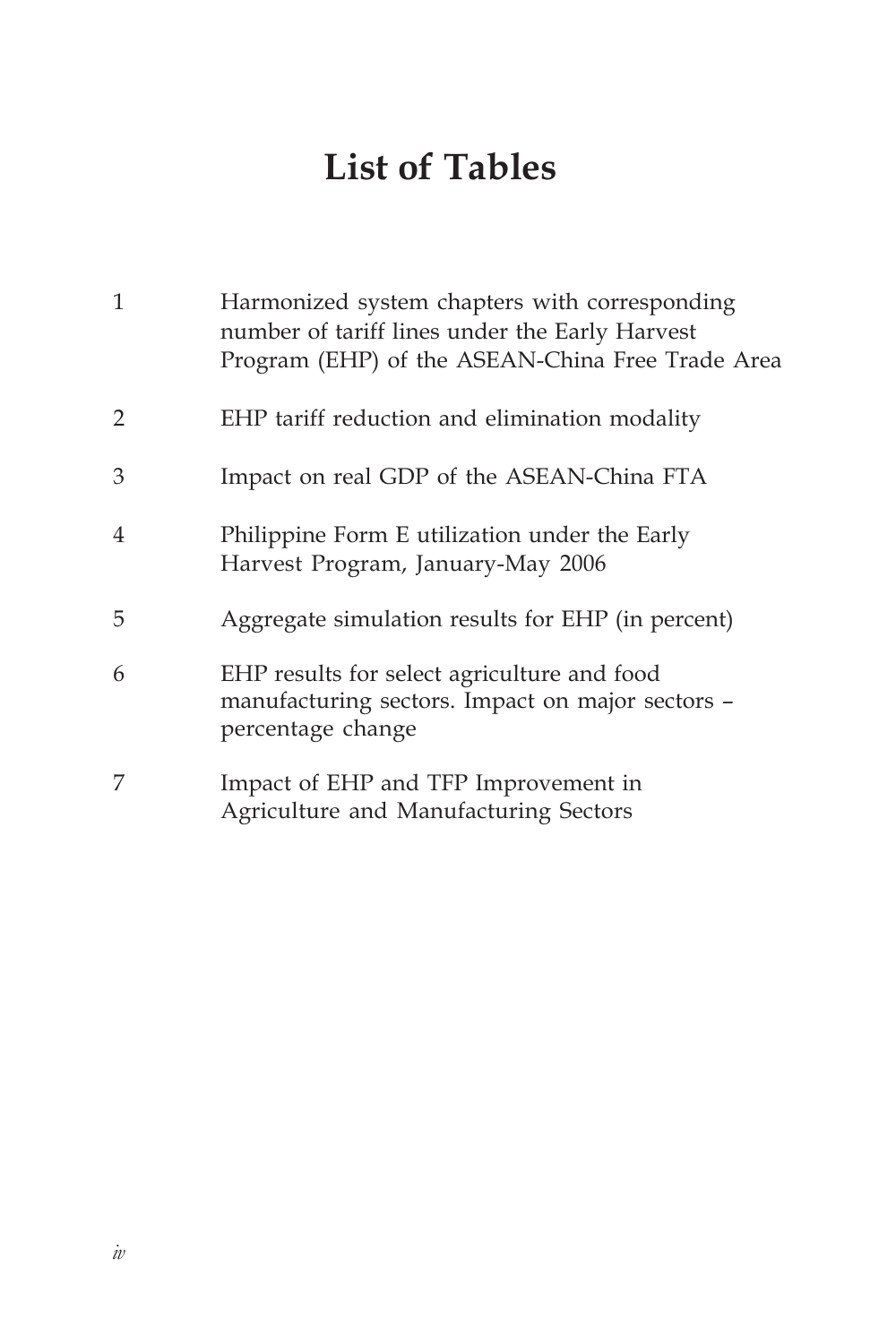## **Abstract**

Agricultural liberalization remains to be the most sensitive issue in trade negotiations not only because it is tied to the food security policies of a country but also because the transformations it brings have social implications, mainly in terms of adjustment costs. Patterns of rural and urban poverty can largely be traced to the agricultural policies of a country.

This paper aims to provide some information on the implications for the Philippine agriculture sector of the ASEAN-China Free Trade Agreement. In particular, the paper explores the possible impact of the agreement, with emphasis on the Early Harvest Program (EHP). It also provides a brief background on the state of the Philippine agriculture system, the liberalization initiatives undertaken, as well as some policy gaps and interventions done to address these. The paper also revisits a simulation exercise conducted on the possible short-run impact of an EHP to identify the vulnerable sectors.

To meet the China challenge, as well as the other broader challenges of globalization, the Philippine agriculture system should hasten the pace of domestic reforms and restructuring to maintain international competitiveness, and provide the foundation for sustained growth. The paper further recommends for the country to build its own strength and competitiveness to create a mutually beneficial relationship with China.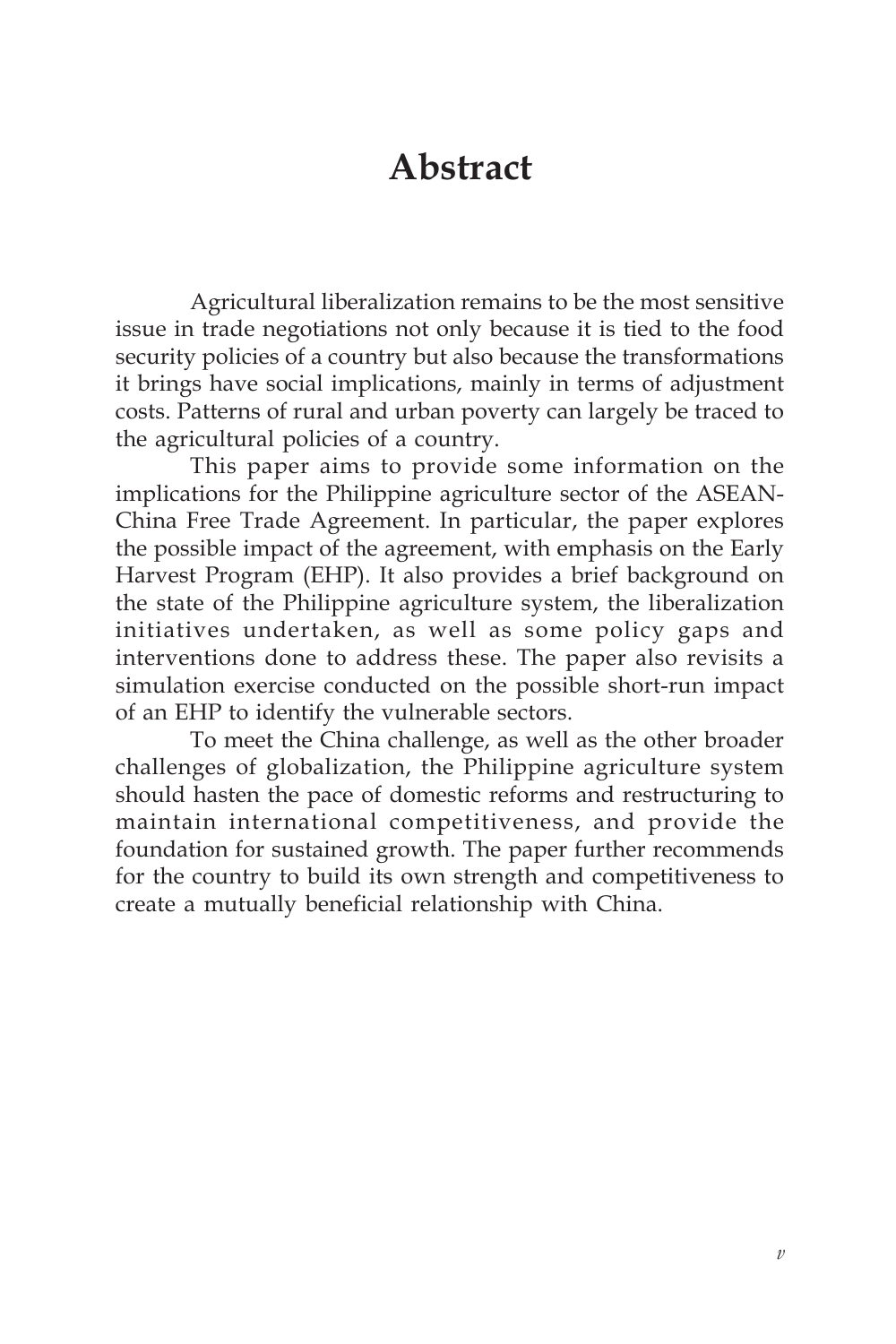## **Introduction**

Agricultural liberalization remains to be the most sensitive issue in trade negotiations not only because it is tied to the food security policies of a country but also because the transformations it brings have social implications, mainly in terms of adjustment costs. Patterns of rural and urban poverty can largely be traced to the agricultural policies of a country.

As a result of policy mistakes in the past, the Philippines had been cautious with the liberalization of the agriculture sector. In fact, the country has even prominently figured in the Doha Round of the World Trade Organization (WTO) negotiations as one of the leading developing countries to insist on providing maximum flexibility to vulnerable sectors and securing maximum policy space for developing countries in multilateral negotiations<sup>1</sup>. When China offered a free trade agreement (FTA) with the Association of Southeast Asian Nations (ASEAN), the Philippines became a somewhat reluctant partner. In fact, it was the last of the ASEAN member states to seal an agreement for an Early Harvest Program (EHP) with China in 2005.

The ASEAN-China FTA is unique in such a way that while other FTAs tried to evade the agriculture issue, the agreement negotiated it in a straightforward manner through the EHP (Pasadilla 2005). The EHP covers chapters one to eight of the Harmonized System. Other tariff lines that may be sensitive to ASEAN countries can be exempted from the EHP as allowed by the agreement's provision for an exclusion list and sensitive track products. This element of the FTA makes it a potential south-south trading system and a win-win initiative (Bernardino 2004). Moreover, the ASEAN-China FTA aims at creating closer economic

<sup>&</sup>lt;sup>1</sup>Statement made by Department of Agriculture Secretary Segfredo Serrano during the Roundtable Discussion on Economic and Social Impact of Agriculture Liberalization Under the China-ASEAN FTA. February 28, 2007, NEDA sa Makati Bldg., Makati City.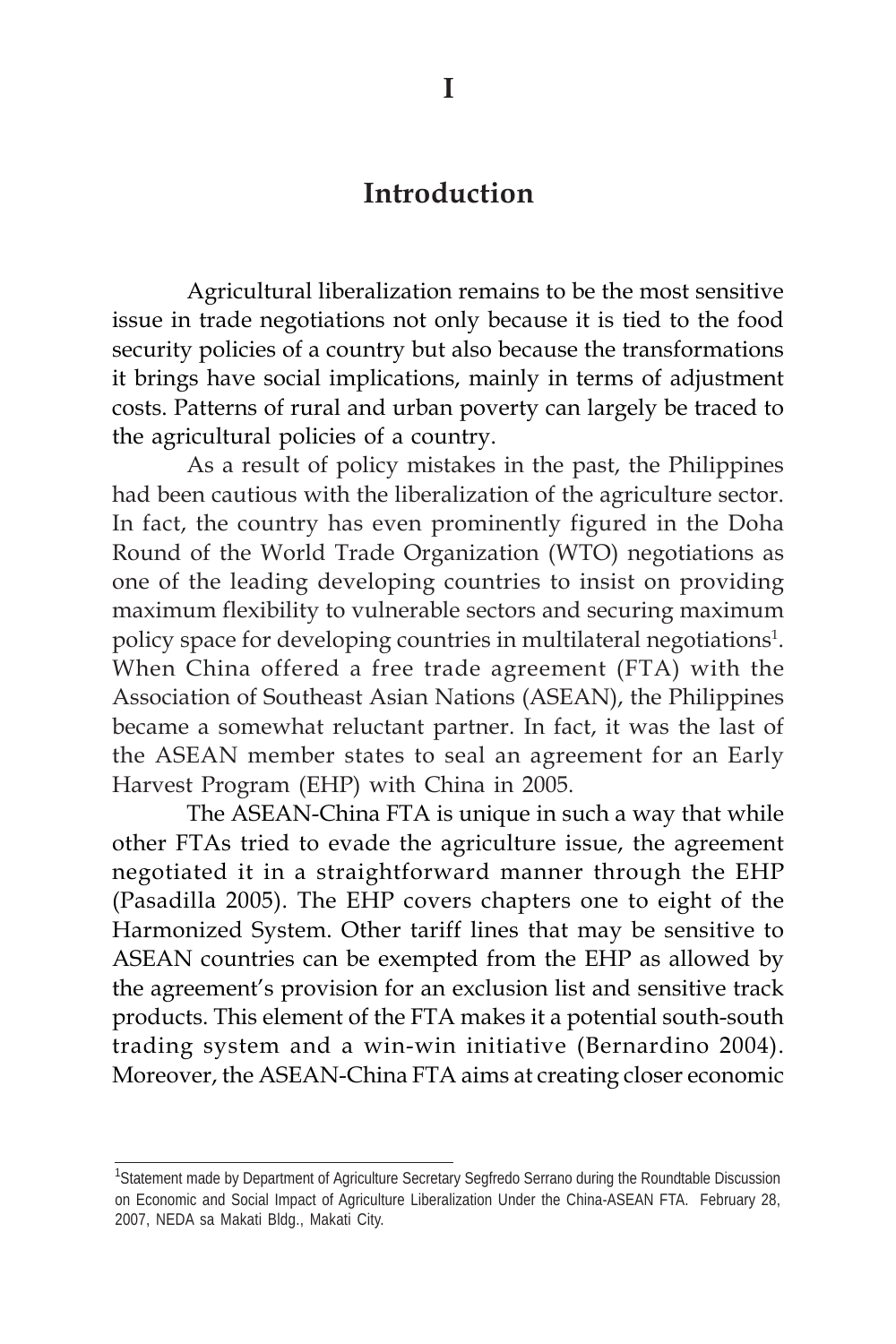relations between China and the ASEAN by lowering trade and investment barriers and by carrying out technical and economic cooperation projects. Such an agreement and cooperation hopes to enhance the sense of community within the region, reduce tensions, and contribute to stability (Chia 2004). However, it goes without saying that the impetus for an ASEAN-China FTA is made with conscious considerations of political motivations.

The Philippines has its own share of offensive and defensive interests in this agreement. It cannot be denied that China poses serious competition to many local industries. But there is also no question that it offers a huge potential market for businesses across the globe that are also actively seeking to obtain a share of this market. Either way, it is essential for trading partners and industries to find their own strengths and to work on enhancing their comparative and competitive advantages. How to enable local industries, either to cope with the competition or to take advantage of the huge opportunities, is the challenge that the government needs to face.

This paper aims to contribute to the discourse by providing some background information that would help in understanding the circumstances facing the agreement and the possible implications for the Philippines. In particular, the paper explores the possible impact of the ASEAN-China FTA, with emphasis on the short-run impact of the EHP. It provides a brief background on the state of the Philippine agriculture system, the liberalization initiatives undertaken, as well as the policy gaps in the system and the interventions done to address these. The paper revisits the simulation exercise conducted by Prenio et al. (2005) on the possible short-run impact of an EHP to identify the vulnerable sectors. The last part provides the conclusion and policy recommendations on the necessary domestic support and reforms that the government should undertake to maximize the gains from this FTA.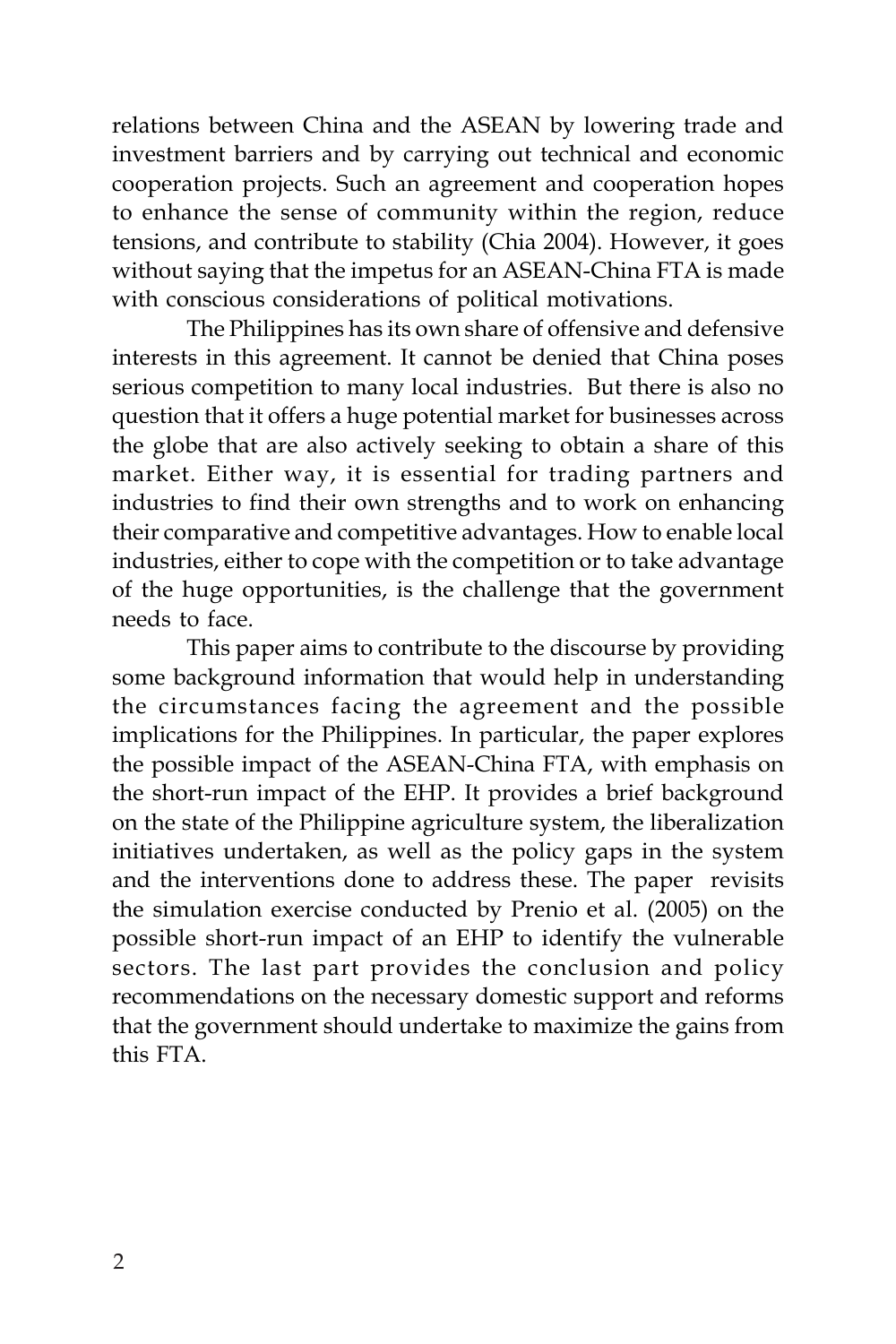### **Overview of the Agriculture Sector**

Agriculture is an important sector in the Philippines. It employs 35 percent of the labor force and accounts for 20 percent of the gross domestic product (GDP). If linkage with other agriculture-based sectors is considered, it accounts for close to 40 percent of GDP and employs two-thirds of the labor force (David 1997; Cororaton 2005). However, despite its importance to the economy, agriculture has been characterized by low growth and productivity performance. The annual growth rate of the combined agriculture, fishery, and forestry sector is roughly at 2 percent, which is barely enough to sustain the food needs of a population growing at a rate of almost 3 percent.

Agriculture used to be a promising sector with so much potential. In the 1970s, largely as an offshoot of the Green Revolution program of the Marcos administration, the Philippines became a net exporter of agricultural products, representing twothirds of the total exports. However, policy bias against the sector, coupled with the collapse in world commodity prices, stagnated agricultural growth in the country. The policy bias toward import substitution led to market distortions that promoted rent-seeking activities and distorted economic incentives against investments in agriculture (Cororaton 2004). Deterioration of the sector was further reinforced by inadequate policies and weak institutional framework governing agriculture (David 2003).

In the 1990s, patterns in Philippine agriculture took a spin as exports stagnated and imports increased, making the Philippines a net importer of agricultural products. David (2003) attributed this to the country's fading comparative advantage and low productivity levels in agriculture.

**II**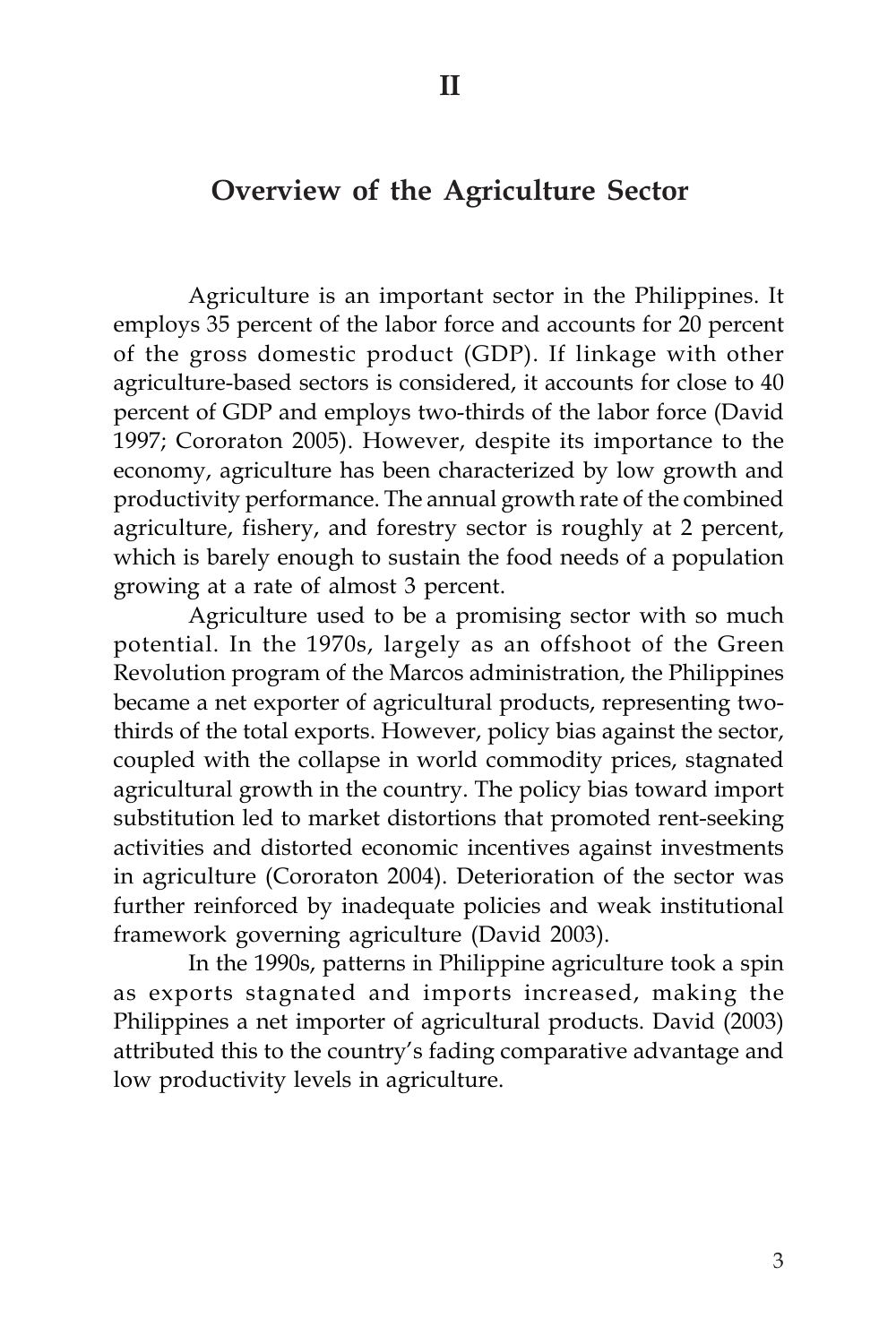## **Policy Gaps and Intervention**

The overall poor performance of the Philippine agriculture sector can be attributed to a number of factors. While weather disturbances such as El Niño and La Niña are partly responsible, the unsatisfactory performance of the sector is also largely due to inadequate policies and weak institutional framework governing agriculture. Most significant among these are price intervention policies in the form of export taxes in agriculture. While these policies had huge revenue potential, they only aggravated the bias against agriculture in favor of other sectors in the economy, particularly toward the import-substituting consumer goods (Intal et al. 1990). Explicit government intervention in pricing and marketing in agriculture, with the objective of protecting the domestic economy from instability in world commodity prices, led to the establishment of government marketing agencies that had monopoly power for imports and monopsony power for exports that diverted proceeds from agricultural producers and created rent-seeking activities (Bautista et al. 2003).

Another factor that strained the sector is inadequate investment in necessary infrastructure such as irrigation, public support programs, and research and development (R&D). Compounding this weakness are poorly designed or unimplemented programs in agriculture. Irrigation investments stagnated since the 1980s, while R&D spending declined since the 1990s. In particular, R&D expenditures accounted only for 0.4 percent of the gross value added (GVA) in agriculture compared to an average of 1 percent in developing countries (David 2003; Cororaton 2005; Habito et al. 2005).

Despite intensive reforms undertaken in 1994, targets were still insufficiently met. Only half of the total appropriation for irrigation was allocated, with most of these funds going to repairs of existing irrigation systems instead of building new ones. Only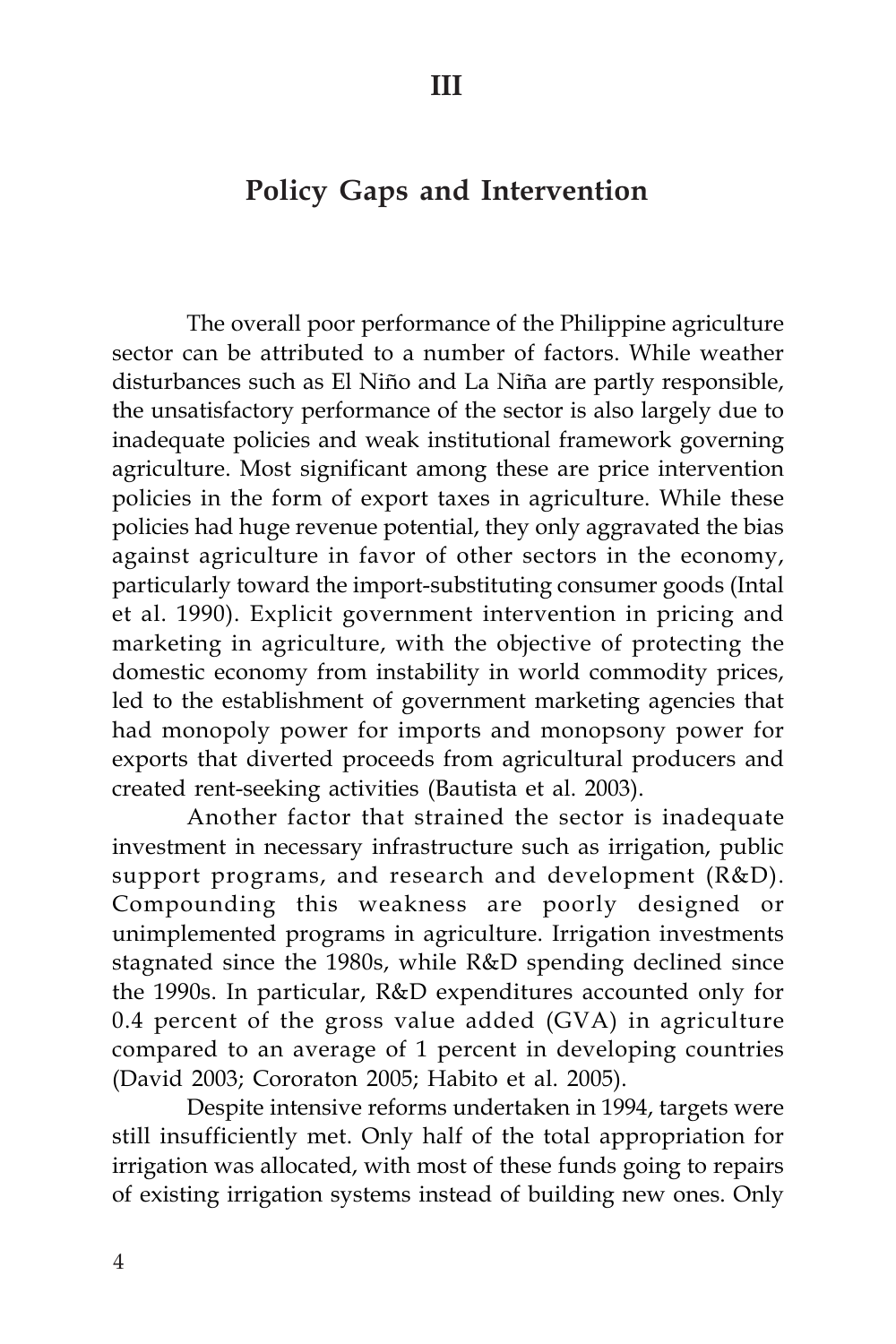381 kilometers of farm-to-market roads were built out of the projected 8,000 kilometers. Total expenditure for postharvest facilities bloated up to seven times of the proposed budget, mainly aimed at providing drying facilities and multipurpose pavements for farmers' cooperatives. Also, there had been severe implementation failures in two government legislations on modernizing Philippine agriculture (Habito 2005), namely, the Agricultural Competitiveness Enhancement Fund (ACEF) and the Agriculture Fisheries Modernization Act (AFMA).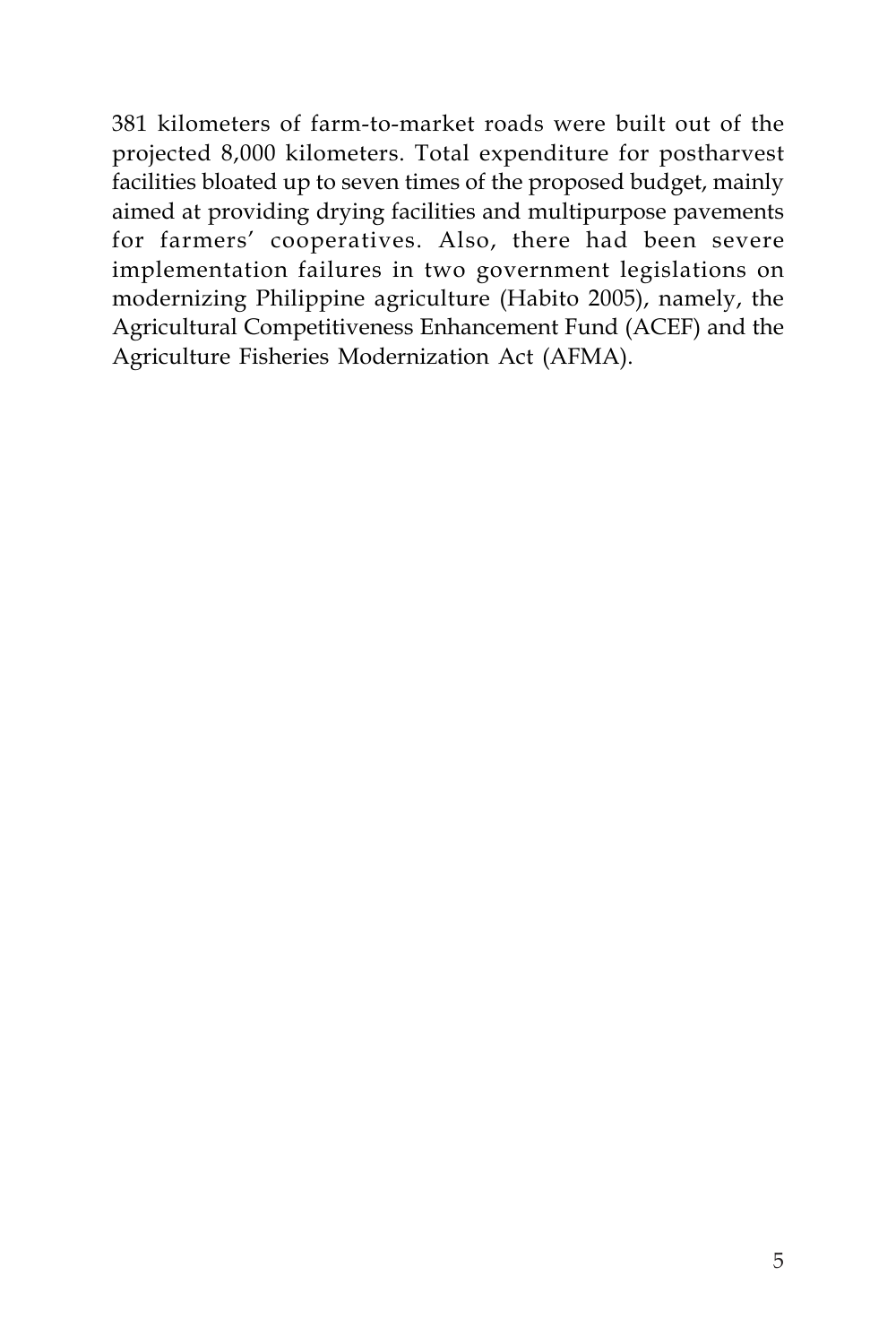## **Philippine Trade Reform and Effect on the Agriculture Sector**

The government introduced a comprehensive trade reform program in the 1980s to liberalize trade unilaterally (Balboa et al. 2007). The program spanned more than a decade and was implemented in three phases up to the 1990s. The first phase, which was implemented from 1981 to 1985, narrowed down the tariff structure from a range of 100-0 percent to 50-10 percent. This was accompanied by the import liberalization program (ILP) that sought to eliminate nontariff import measures. However, implementation of the program was stalled by the economic and political crises in the country in the mid-1980s.

The second phase of trade liberalization aimed at lowering tariff rates over a five-year period was implemented in 1991. The program clustered the commodities within a tariff range of 10-30 percent. The following year, in 1992, Executive Order No. 8 was issued, which provided tariff protection measures to replace quantitative restrictions (QRs) on the importation of 153 commodities. Said EO placed a scheme that raised the tariff rates applicable to affected commodities by 100 percent of their pre-EO levels.

The third and final phase of the unilateral trade reform took place in 1994. It created a four-tier tariff structure with the end goal of achieving a low, uniform tariff by 2002. Specifically, it targeted to achieve the following rates: 3 percent for raw materials and capital equipment that can be sourced locally; 20 percent for intermediate goods; and 30 percent for local goods. The third phase was implemented through the issuance of four Executive Orders:

a. EO 189 issued on January 1, 1994 to reduce tariff rates on capital equipment and machinery;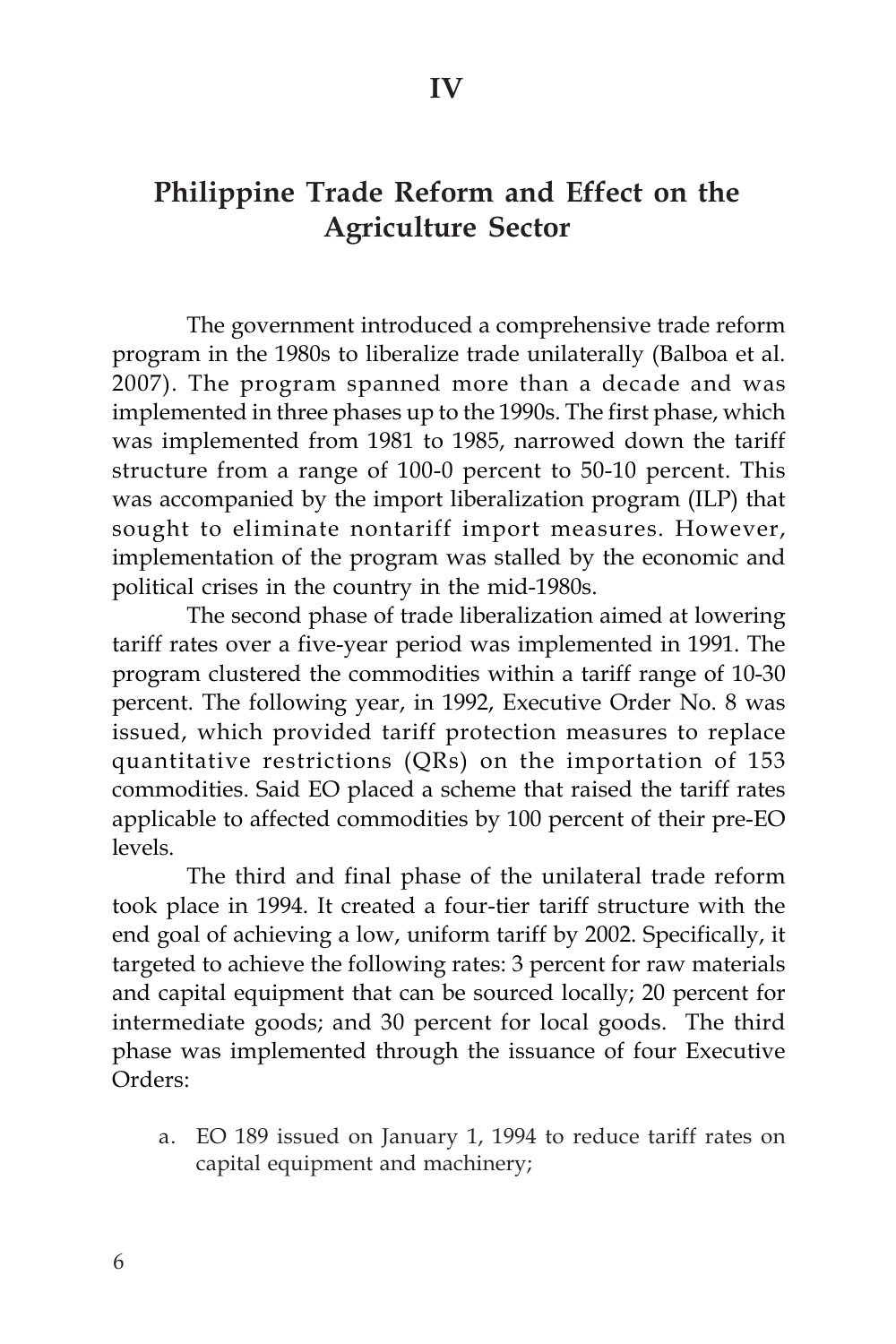- b. EO 204 issued on September 30, 1994 to lower tariff rates on imported textiles, garments, and chemical inputs;
- c. EO 264 issued on July 22, 1995 to reduce tariffs on 4,142 lines of the harmonized system (HS) in the manufacturing sector. This is considered to be the biggest reform in the tariff code; and
- d. EO 288 introduced on January 1, 1996 to complement the reform in 1995 through reduction of tariffs on nonsensitive agricultural products.

In 1994, the Philippines formally acceded to the General Agreement on Tariffs and Trade/World Trade Organization (GATT/WTO), binding the government to the various agreements in the Uruguay Round (UR), including the Agreement on Agriculture (AoA). Subsequently, the government amended and revised its existing laws and policy measures to attune these to the rules of the WTO. With the country's accession to the WTO, it committed to eliminate all its quantitative import restrictions on agricultural products, except rice where the government asked for special treatment.

To implement its commitments, Republic Act 8178 was passed in 1996. Known as "An Act Replacing Quantitative Import Restrictions on Agricultural Products, Except Rice, with Tariffs, Creating the Agricultural Competitiveness Enhancement Fund, and for Other Purposes," it repealed the Magna Carta for Small Farmers of 1991 and replaced all quantitative restrictions on agricultural imports with tariffs that would substantially be reduced over a period of 10 years. The government's commitment to the WTO-AoA allowed for an initial bound rate of 100 percent for sensitive products, to be reduced in the next 10 years to 40-50 percent, considered the final bound rates. The government also committed to provide minimum access for imported agricultural products with tariff rates ranging from 30 to 50 percent right after the ratification of the GATT-UR. These are called in-quota tariff rates as differentiated from the normal rates that are applied to quantities of import exceeding the minimum access volume (Development Forum 2002).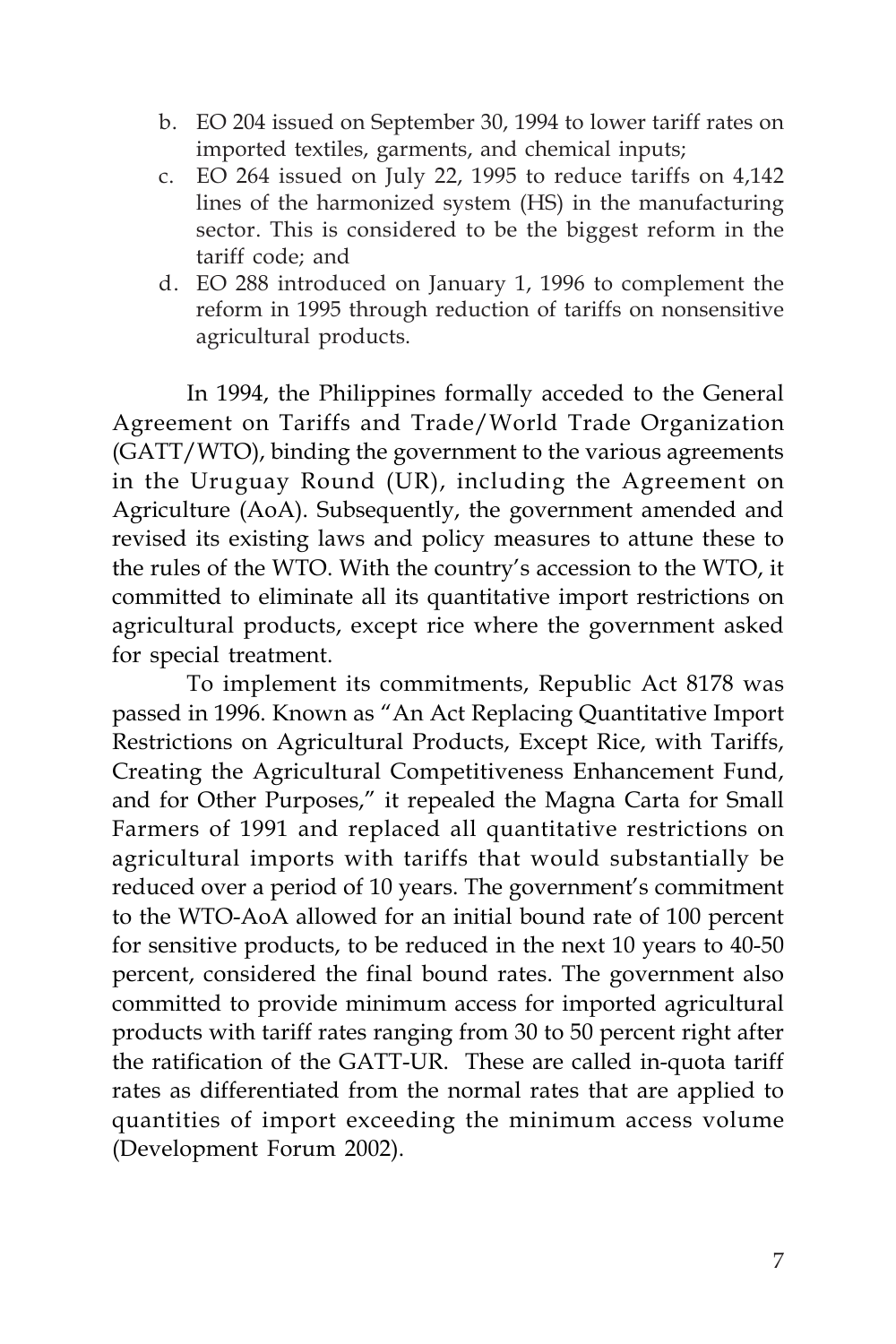Imposition of high-bound tariff rates and the subsequent reversion to protectionist policies in agriculture did not help the sector. Exports remained low, imports and farm gate prices remained high, and the sector remained inward looking and inefficient (Cororaton 2005). Declining output of agriculture further pushed it downhill as it failed to supply the food needs of the population. The sector was also unable to generate employment and to compete in the world market.

Under this tariff restructuring regime, aggregate exports expanded dramatically, overtaking aggregate imports, but growth occurred in only a few sectors, particularly in manufacturing, machinery, and transportation equipment. Growth and productivity remained low in the agriculture sector, particularly in raw materials, and animal and vegetable oils. Notably, per capita income has not changed, and there were mixed evidences as to whether the reforms really helped to alleviate poverty and improve income distribution in the country (Clarete et al. 2005).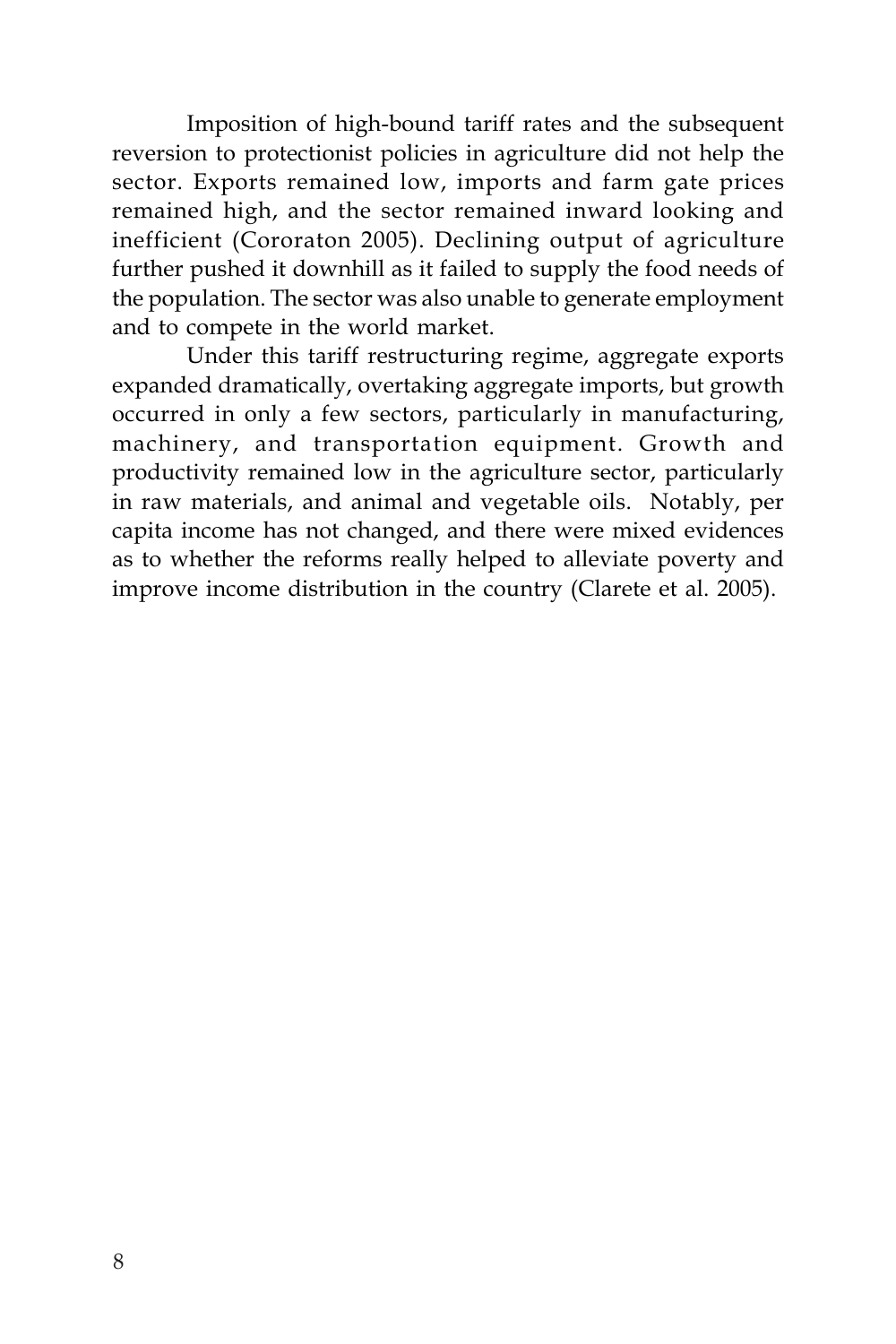## **The ASEAN-China FTA**

In 2001, China and ASEAN agreed to establish the China-ASEAN FTA (CAFTA) within the next 10 years. The end goal is to use the enhanced efficiency in third-country markets, as well as to provide members with preferential entry to each other's markets.

For ASEAN, the agreement will provide first-mover advantages in the Chinese market before it opens on a most favored nation (MFN) basis, as well as provide opportunities for an Early Harvest Program (EHP). The agreement also aims to address various nontariff barrier concerns of ASEAN members.

In 2002, China and ASEAN signed a Framework on Comprehensive Economic Cooperation. The agreement covers tariff elimination on goods and services, investments, trade facilitation, special and differential treatment, and expansion of cooperation in various areas. The CAFTA provides three tracks on liberalizing goods: Early Harvest, Normal Track, and Sensitive Track.

The Normal Track is composed of two tracks: Normal Track I and Normal Track II. In Normal Track I, the applied MFN tariff rates shall be gradually reduced or eliminated over a period from January 1, 2005 to 2010 for ASEAN-6 and China. For new ASEAN member states, the period shall be from January 1, 2005 to 2015. On the other hand, Normal Track II shall consist of products whose tariffs have been reduced but not eliminated under Normal Track I. Their respective tariffs shall be progressively eliminated within timeframes to be mutually agreed between parties.<sup>2</sup>

Meanwhile, the Sensitive Track is divided into two categories: Sensitive (SL) and Highly Sensitive (HSL) products. For the SL, the initial target is reduction of tariff by 20 percent in 2012. There is no pronounced commitment yet for products categorized

<sup>&</sup>lt;sup>2</sup>Department of Trade and Industry presentation on China-ASEAN FTA.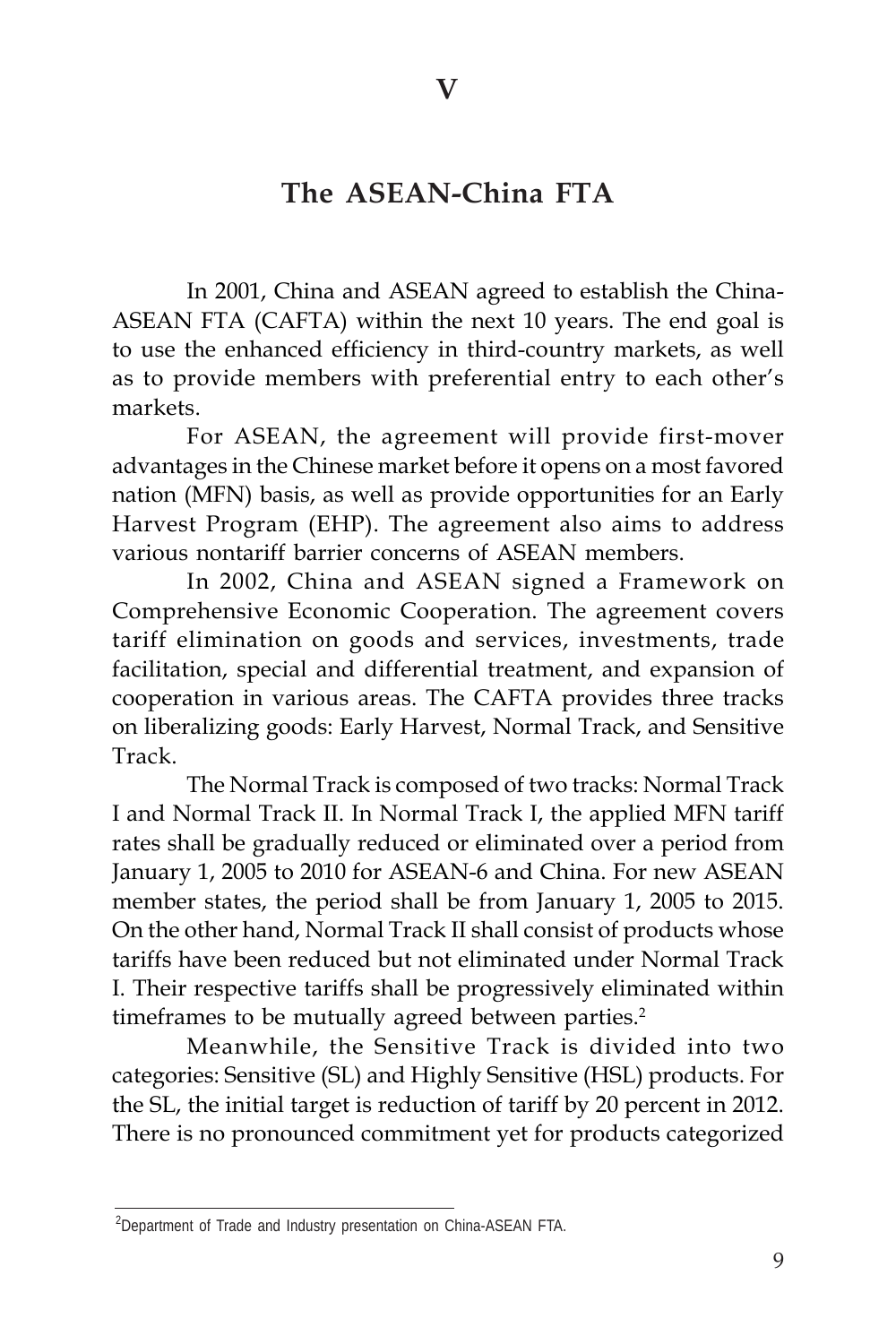under the HSL listing. The ending rates and dates for SL product are 0-5 percent in 2018 and 50 percent for HSL in 2015.

The EHP covers chapters 1-8 of the Harmonized System (Table 1). It entails lowering tariff rates to three tiers (0%, 5%, and 10%) by January 1, 2004, and eventually to zero tariff by January 1, 2006 (Table 2). The final form of EHP is negotiated bilaterally between China and each ASEAN member country.

| Chapter | Description                         | Number of    | Applicable ACFTA |
|---------|-------------------------------------|--------------|------------------|
|         |                                     | tariff lines | rate of duty*    |
|         |                                     |              |                  |
| 01      | Live animals                        | 19           | 0                |
| 02      | Meat and edible meat offal          | 29           | 0                |
| 03      | Fish and crustaceans, mollusks      | 73           | 0                |
|         | and other aquatic invertebrates     |              |                  |
| 04      | Dairy produce; bird's eggs;         | 22           | 0                |
|         | natural honey; edible products of   |              |                  |
|         | animal origin, not elsewhere        |              |                  |
|         | specified or included               |              |                  |
| 05      | Products of animal origin, not      | 15           | 0                |
|         | elsewhere specified or included     |              |                  |
| 06      | Live trees and other plants; bulbs, | 8            | 0                |
|         | roots and the like; cut flowers and |              |                  |
|         | ornamental foliage                  |              |                  |
| 07      | Edible vegetables and certain       | 20           | 0                |
|         | roots and tubers                    |              |                  |
|         | Potatoes, fresh or chilled          | 1            | 0                |
| 08      | Edible fruits and nuts; peel of     | 27           | 0                |
|         | citrus fruits or melons             |              |                  |
|         |                                     |              |                  |
| TOTAL   |                                     | 214          | 0                |

**Table 1. Harmonized system chapters with corresponding number of tariff lines under the Early Harvest Program of the ASEAN-China Free Trade Area**

\*Starting January 1, 2006

**Table 2. Early Harvest Program tariff reduction and elimination modality**

| <b>Product Category</b> | Jan-04 | Jan-05 | Jan-06 |  |
|-------------------------|--------|--------|--------|--|
| >15%                    | 10%    | 5%     | 0%     |  |
| 5%-15%                  | 5%     | 0%     | 0%     |  |
| $< 5\%$                 | 0%     | 0%     | 0%     |  |

The EHP aims to liberalize tariffs in priority sectors of interest and to implement other trade and investment facilitation measures that are deemed to generate immediate benefits to the ASEAN and Chinese business communities. These measures include: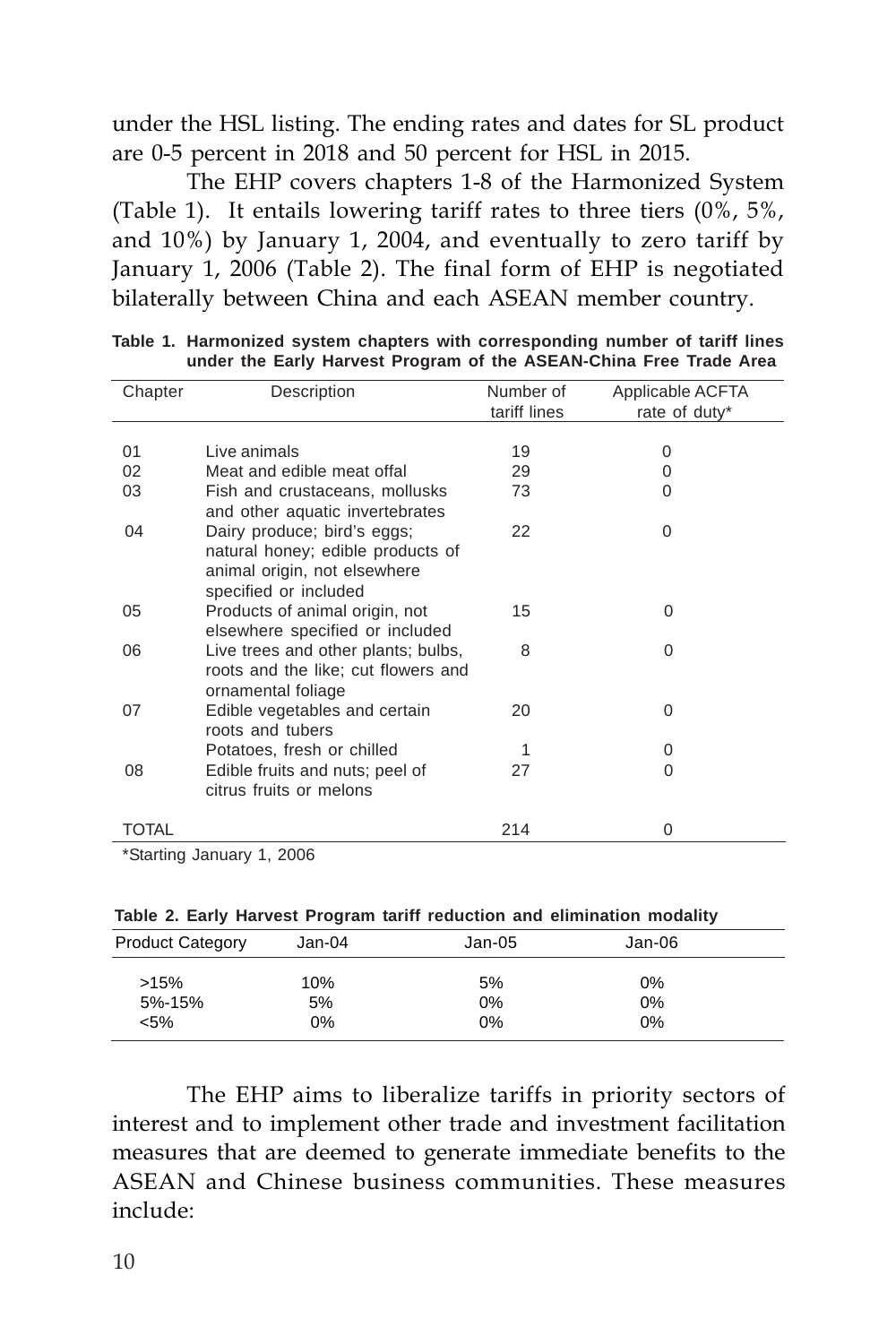- Development and technical assistance to build capacity of countries, particularly new ASEAN members, to improve their competitiveness;
- Trade and investment facilitation measures;
- Trade policy dialogue;
- Facilitation of visa arrangement for business people;
- Standards and conformity assessment;
- Measures enhancing market access opportunities for specific products or services to ASEAN and China, such as agricultural and tropical products, textiles and clothing, machinery and electronic products, footwear, oils and fats, foodstuffs, forestry and aquaculture products, and energy; and
- y Extension of MFN treatment of China's accession commitments to non-WTO members of ASEAN in compliance with WTO rules.

A study conducted by the ASEAN-China Expert Group in 2001 showed that the participating countries are expected to benefit from this agreement. In the case of the Philippines, it is expected to gain a 0.32-percent increase in GDP from this FTA (Table 3).

| Country            | Real GDP<br><b>US\$ Million</b> | Increase<br><b>US\$ Million</b> | % Increase |  |  |
|--------------------|---------------------------------|---------------------------------|------------|--|--|
| Indonesia          | 204031.4                        | 2267.8                          | 1.12       |  |  |
| Malaysia           | 98032.3                         | 1133.5                          | 1.17       |  |  |
| <b>Philippines</b> | 71167.1                         | 229.1                           | 0.32       |  |  |
| Singapore          | 72734.9                         | 753.3                           | 1.05       |  |  |
| Thailand           | 165516.0                        | 673.6                           | 0.41       |  |  |
| Vietnam            | 16110.9                         | 339.1                           | 2.15       |  |  |
| China              | 815163.0                        | 2214.9                          | 0.27       |  |  |
|                    |                                 |                                 |            |  |  |

**Table 3. Impact on real GDP of the ASEAN-China FTA**

Source: ASEAN-China Expert Group (2001)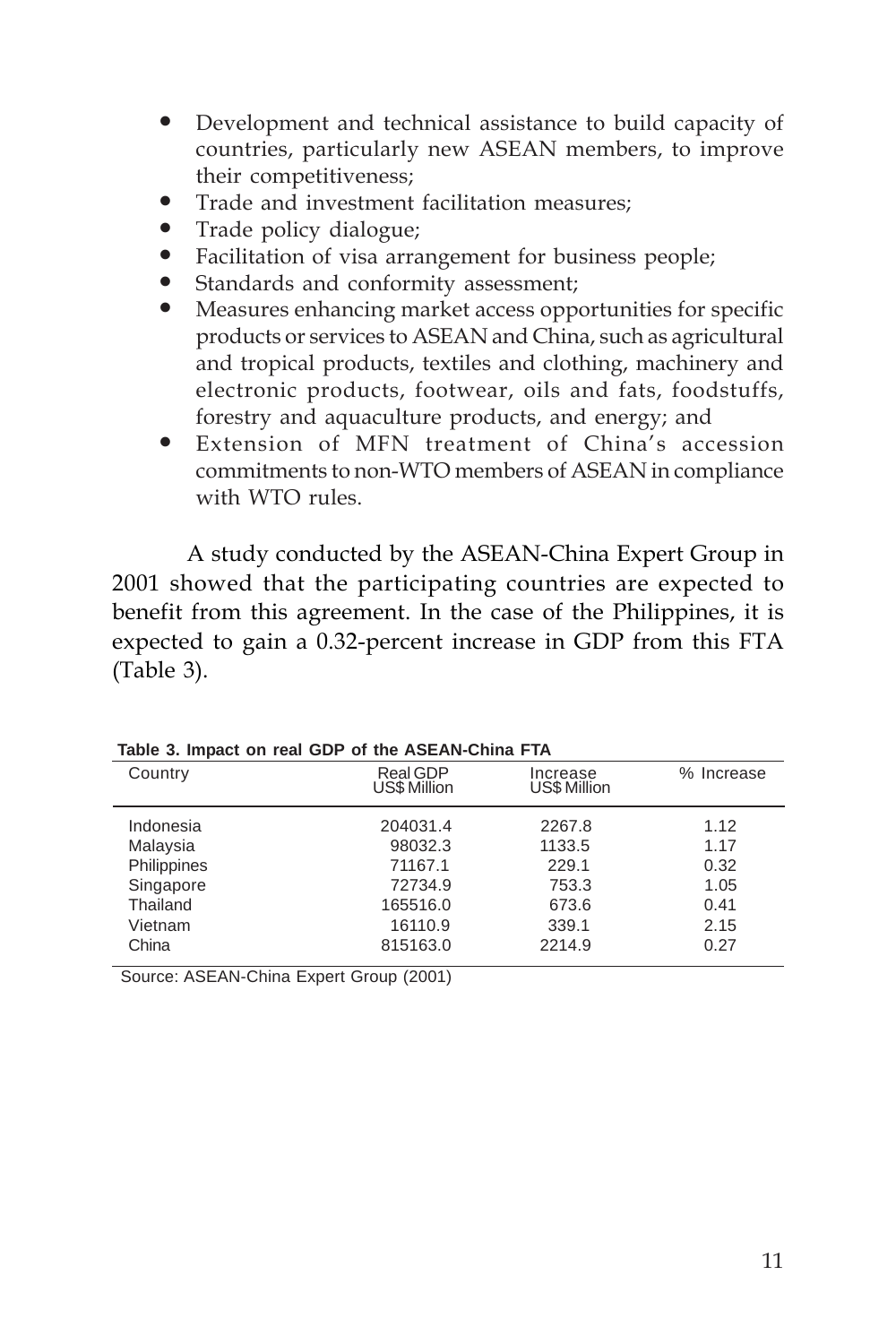## **The China-Philippines Early Harvest Program**

Signed on April 27, 2005, the Memorandum of Understanding (MOU) between the Philippines and China for an EHP took effect on January 1, 2006. The government approved the grant of zero tariffs on 214 tariff lines in compliance with the said MOU (see Tables 1 and 2). The Philippines hopes to gain larger and easier market access for its tropical fruits, coconut products, and aquatic and seafood products. China, on the other hand, can potentially provide supplementary supply of agricultural products that are in short supply in the Philippines. Considering that China is a top trading partner of the Philippines (China ranked 4th in 2005 as Philippines' trade partner), the government hopes that it can help boost the sluggish performance of the agriculture sector.

Under the China-Philippines EHP, the following products are covered to meet the mandatory product coverage of chapters 1-8: live breeding animals and other live animals, meat of sheep, goats, horses, meat of bovine animals, fish (live, chilled or frozen, dried), ornamental fish, crustaceans, mollusks, milk and cream, live plants, fruits and vegetables (including desiccated coconut, bananas, pineapples, mangoes), coconut oil (Chapter 15), and cocoa powder (Chapter 18). Products excluded from chapters 1-8 are placed either in the Normal Track or in the Sensitive Track.

The Philippines was the last ASEAN member country to conclude its negotiations with China. This was primarily because the country's sensitivity was concentrated on the target scope of the EHP that covered raw, unprocessed agricultural products in chapters 1-8 of the Tariff Code. Furthermore, negotiations slowed down as a result of intensive lobbying by affected sectors, particularly sugar, pork and poultry, rice and corn, and vegetable.

With pressure building up from both sides, the Philippine government was eventually able to come up with a package that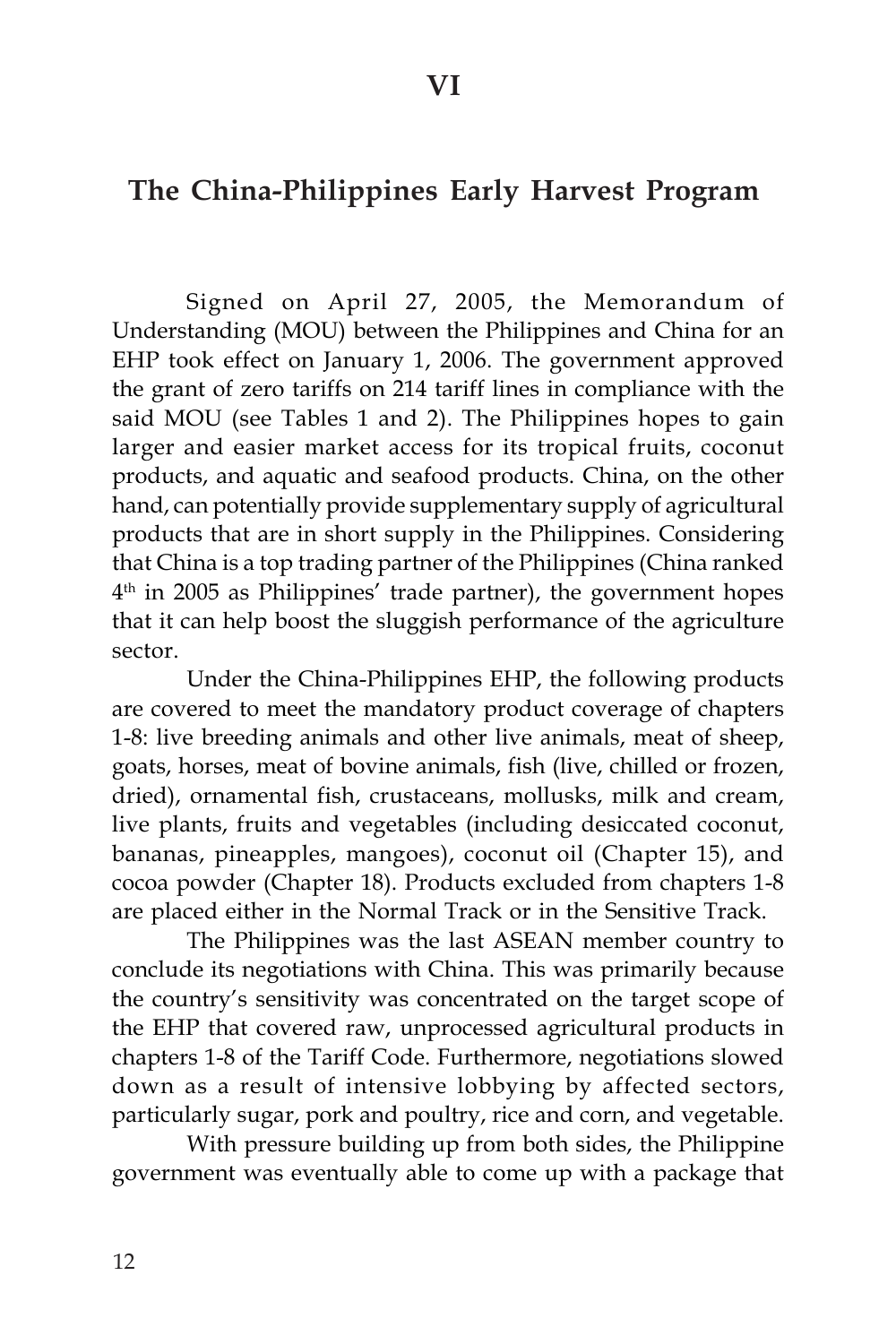sufficiently represented the strategic interest of the agriculture sector, which was, at the same time, acceptable to China. The Philippine government was able to throw in lines outside of chapters 1-8, particularly coconut oil and cocoa powder, products in which the country has a comparative advantage.

For the EHP, total utilization value was at US\$ 975,934, the bulk of which came from edible fruits and peel of citrus or melons, while the rest came from edible vegetables and certain roots and tubers, and cocoa and cocoa preparations.

| Tariff<br>Code | Description                                                   | <b>ACFTA Rate</b> | Country of<br>Origin | Value In<br>US\$ |
|----------------|---------------------------------------------------------------|-------------------|----------------------|------------------|
| 7              | Edible vegetables<br>and certain roots<br>and tubers          | 0                 | <b>CN</b>            | 194,619.40       |
| 8              | Edible fruits and nuts:<br>peel of citrus fruits or<br>melons | $\Omega$          | CN                   | 770,369.84       |
| 18             | Cocoa and cocoa<br>preparations                               | $\Omega$          | <b>CN</b>            | 10,945.27        |
| <b>TOTAL</b>   |                                                               |                   |                      | 975,934.51       |

#### **Table 4. Philippine Form E utilization under the Early Harvest Program, January-May 2006**

Source: DTI ASEAN-China FTA Presentation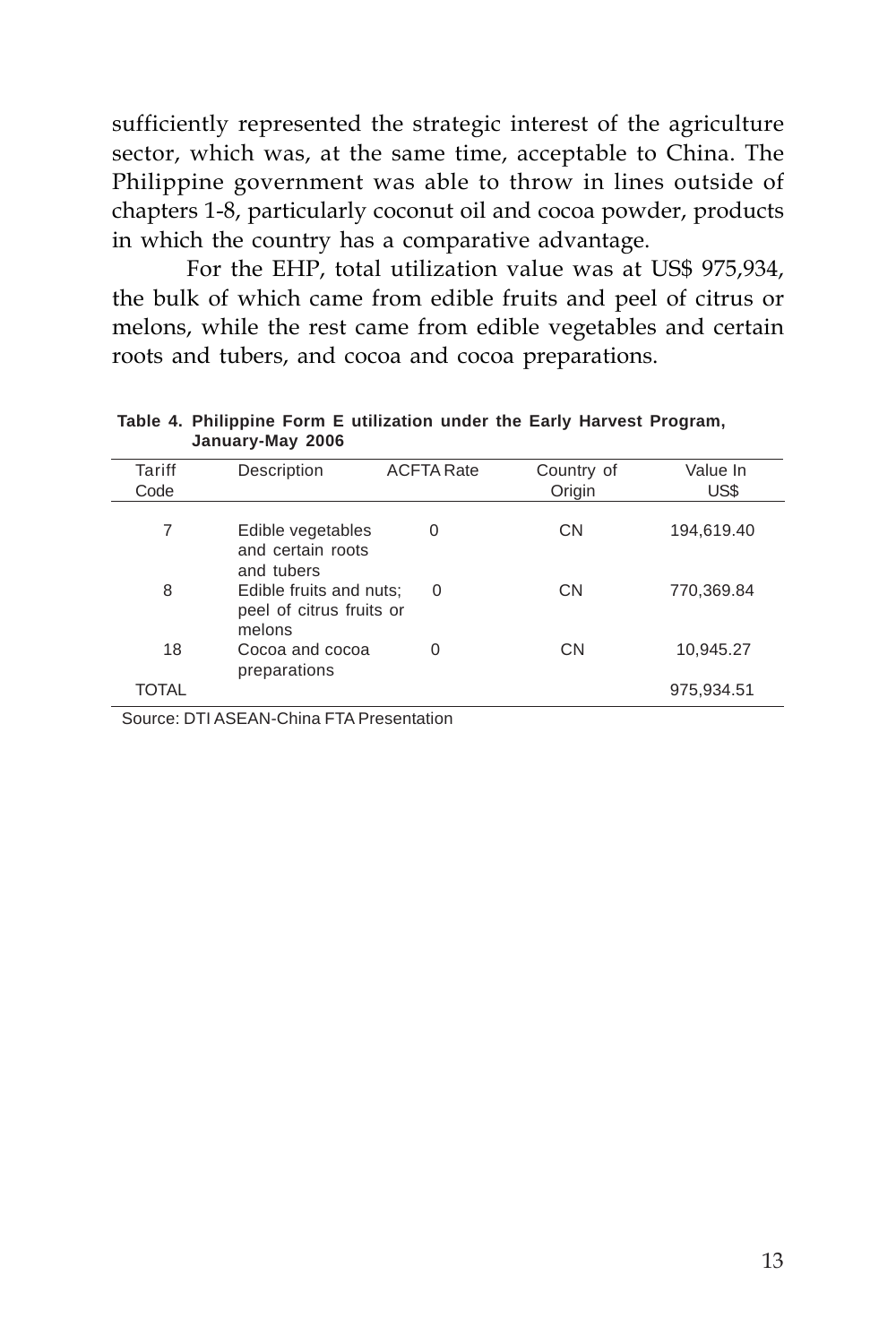## **What to Expect from the EHP: Review of Some Potential Short-Run Impacts of the EHP**

Various comprehensive models almost consistently showed positive benefits of the ASEAN-China FTA for individual countries as a whole. These results are expected, since the resulting openness in such a large grouping of countries can only lead to better resource allocation. However, these benefits have underlying shortrun adjustment costs that are important to understand. This section attempts to focus on what the short-run impacts can be, and possibly, how productivity measures can affect said impacts.

In estimating the potential short-run ramifications of an EHP, the paper refers to a simulation exercise conducted by Prenio et al. (2005), which evaluated the impact of an EHP in effective protection rates (EPRs), output, employment and income, demand, and trade balance.

The simulation used the Chung Lee Model, a partial equilibrium-type mathematical model based on the input-output (IO) table and most often used in policymaking. Said model was developed for the Tariff Commission in the early 1980s and was further extended by incorporating factor productivity growth in agriculture.

Total factor productivity (TFP) addresses any effect in total output not caused by inputs or productivity. Technology growth and efficiency are regarded as two of the biggest subsections of TFP3 . The simulation made downward adjustment of input requirements of every sector in agriculture by a factor of 2 and 4 percent.

The model is partial equilibrium in nature in that it assumes zero cross-price elasticity and it cannot incorporate other factors

<sup>&</sup>lt;sup>3</sup>http://en.wikipedia.org/wiki/Total\_factor\_productivity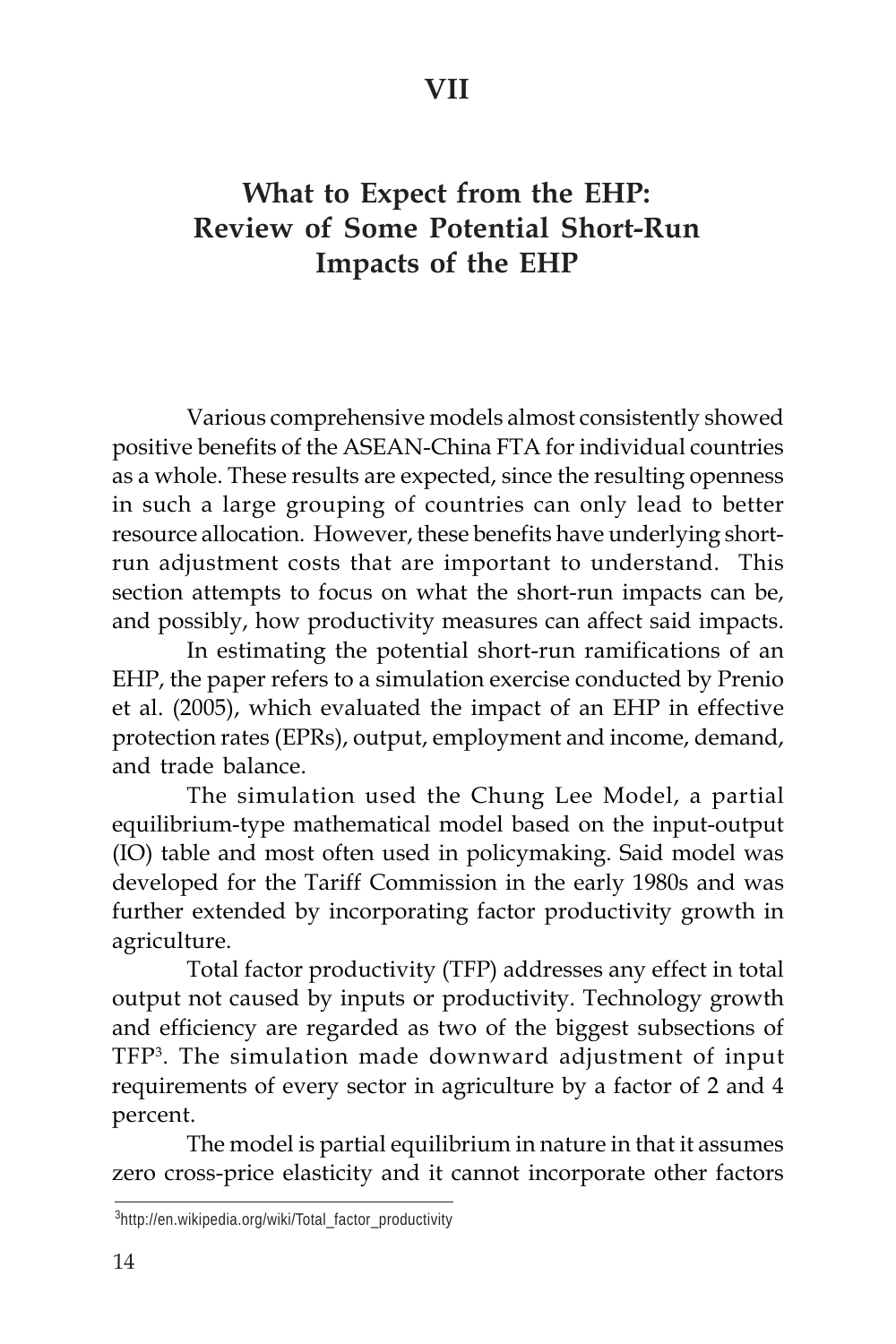such as investment behavior and monetary variables. These shortcomings limit the analysis to comparative statics. The advantage of the model, however, is its multisectoral, input-output framework, which best highlights the variation in EPRs and the varying effects of trade reforms across sectors. It also incorporates, to some extent, linkages among the sectors.

The estimated figures are expected to help provide an initial assessment of the effect of tariff reforms that will allow policymakers to identify the sectors that will benefit and lose from the tariff rate changes in terms of the impact on output, employment, income, and the trade balance.

Following are the results of the simulation exercise conducted by Prenio et al.:

#### **Effective Protection Rates**

Out of the 11 sectors in agriculture and food manufacturing that receive double-digit EPRs, three ended up with lower levels of protection upon implementation of the EHP. These are vegetables, hog, meat, and meat product processing. There was a significant fall in the EPRs of these products. The rest either retained or slightly improved their EPRs. Citrus fruits and fruits and nuts also suffered reduction in EPR.

#### **Output, Employment, and Income**

The EHP is expected to have a minimal impact on major macrovariables. Overall output will decrease by 0.18 percent and the bulk of this will be accounted for by food manufacturing and partly by agriculture. The rest of the industries are not expected to alter their production as a result of the EHP. Even if only a few sectors had a significant decline in their EPRs, these are the ones that have a significant contribution to total domestic production. Based on output ranking of traded sectors, all three are within the top 50 contributors.

Wage bill in agriculture also registers contraction relative to food manufacturing's wage bill, which implies that sectors adversely affected by the EHP are those coming from the relatively labor-intensive sectors.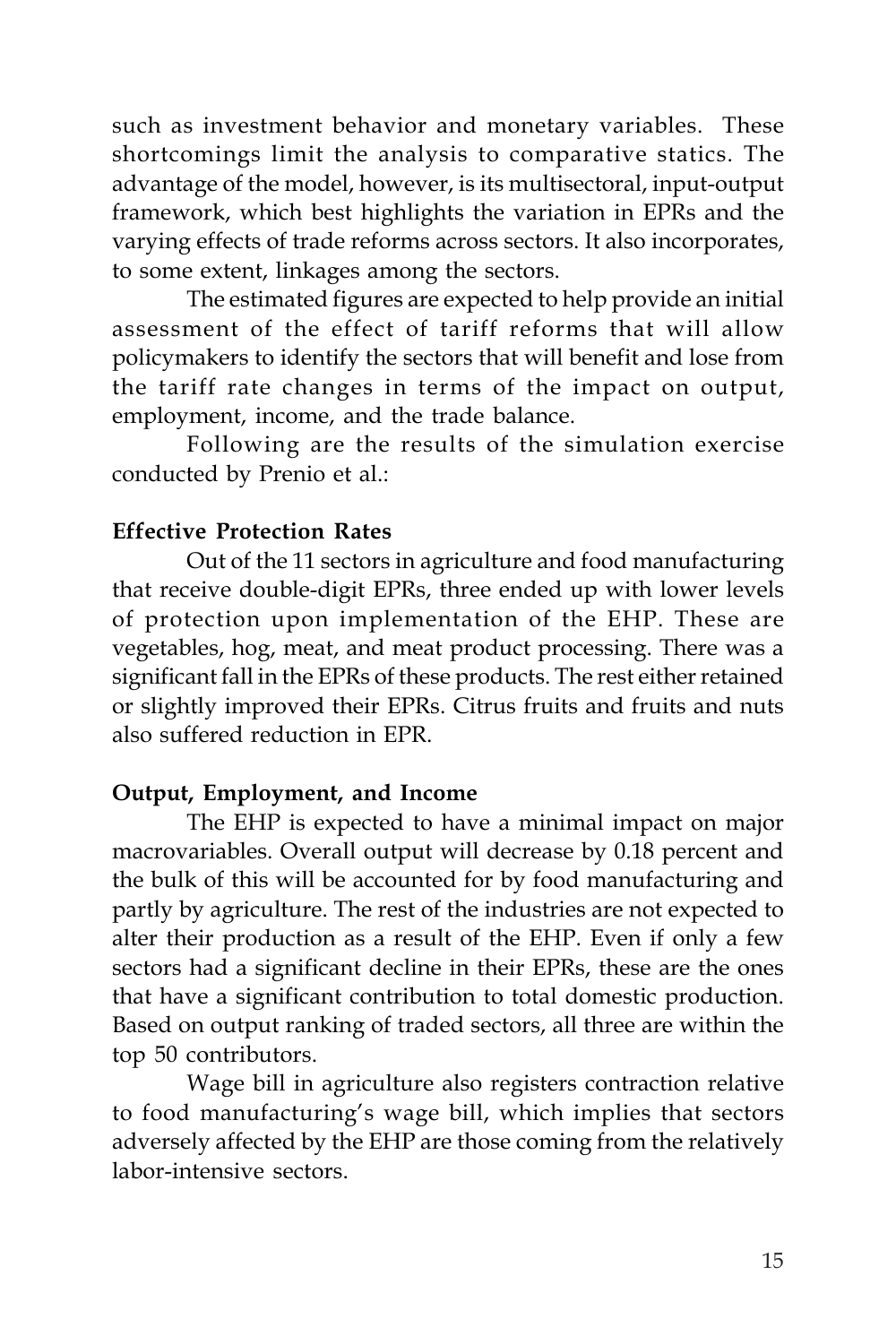| Output                     | No TFP          | With TFP 2%     | With TFP 4%     |  |
|----------------------------|-----------------|-----------------|-----------------|--|
|                            |                 |                 |                 |  |
| <b>Agriculture</b>         | $-0.80$         | $-0.72$         | $-0.64$         |  |
| Food mfg.                  | $-0.18$         | $-0.18$         | $-0.18$         |  |
| <b>Others</b>              | 0.00            | 0.00            | 0.00            |  |
| <b>All industries</b>      | $-0.18$         | $-0.16$         | $-0.15$         |  |
| GVA                        |                 |                 |                 |  |
| <b>Agriculture</b>         | $-1.99$         | $-0.77$         | 0.46            |  |
| Food mfg.                  | $-0.78$         | $-0.78$         | $-0.78$         |  |
| <b>Others</b>              | 0.00            | 0.00            | 0.00            |  |
| <b>All industries</b>      | $-0.66$         | $-0.31$         | 0.05            |  |
| Wage bill                  |                 |                 |                 |  |
| Agriculture                | $-0.89$         | $-0.80$         | $-0.72$         |  |
| Food mfg.                  | $-0.14$         | $-0.14$         | $-0.14$         |  |
| <b>Others</b>              | $-0.01$         | $-0.01$         | $-0.01$         |  |
| <b>Intermediate Demand</b> |                 |                 |                 |  |
| Agriculture                | $-0.07$         | $-0.37$         | $-0.68$         |  |
| Food mfg.                  | $-0.63$         | $-1.14$         | $-1.64$         |  |
| <b>Others</b>              | $-0.02$         | $-0.25$         | $-0.31$         |  |
| <b>All industries</b>      | $-0.07$         | $-0.33$         | $-0.46$         |  |
| <b>Final Demand</b>        |                 |                 |                 |  |
| Agriculture                | 0.33            | 0.40            | 0.47            |  |
| Food mfg.                  | 0.74            | 0.91            | 1.09            |  |
| <b>Others</b>              | $-0.83$         | $-0.38$         | 0.07            |  |
| <b>All industries</b>      | $-0.33$         | $-0.01$         | 0.31            |  |
| <b>Imports</b>             |                 |                 |                 |  |
| Agriculture                | 30.99           | 26.89           | 22.80           |  |
| Food mfg.                  | 5.84            | 5.20            | 4.59            |  |
| <b>Others</b>              | $-0.56$         | $-0.54$         | $-0.32$         |  |
| <b>Exports</b>             |                 |                 |                 |  |
| <b>Agriculture</b>         | $-0.07$         | 0.18            | 0.43            |  |
| Food mfg.                  | 1.22            | 1.27            | 1.31            |  |
| <b>Others</b>              | 0.30            | 0.20            | 0.07            |  |
| <b>Trade balance</b>       |                 |                 |                 |  |
| Agriculture                | $-2,449,677.75$ | $-2,086,941.63$ | $-1,725,692.75$ |  |
| Food mfg.                  | $-625,032.69$   | -479,273.44     | -338,719.69     |  |
| <b>Others</b>              | 3,478,142.50    | 3,099,735.00    | 1,683,282.13    |  |
| <b>All industries</b>      | 403,432.06      | 533,520.00      | $-381,130.00$   |  |

**Table 5. Aggregate simulation results for EHP (in percent)**

Gross value added or income, however, will fall by a fractionally larger amount (0.66%) since lower production is accompanied by a decline in domestic prices (as a result of lower tariff rates). Agriculture will take on a larger cut as its GVA declines by almost 2 percent compared to food manufacturing's 0.78 percent.

#### **Demand**

No radical change is expected in intermediate demand except for a relatively larger fall in food manufacturing because it has a relatively high level of intra-industry linkage. Many industries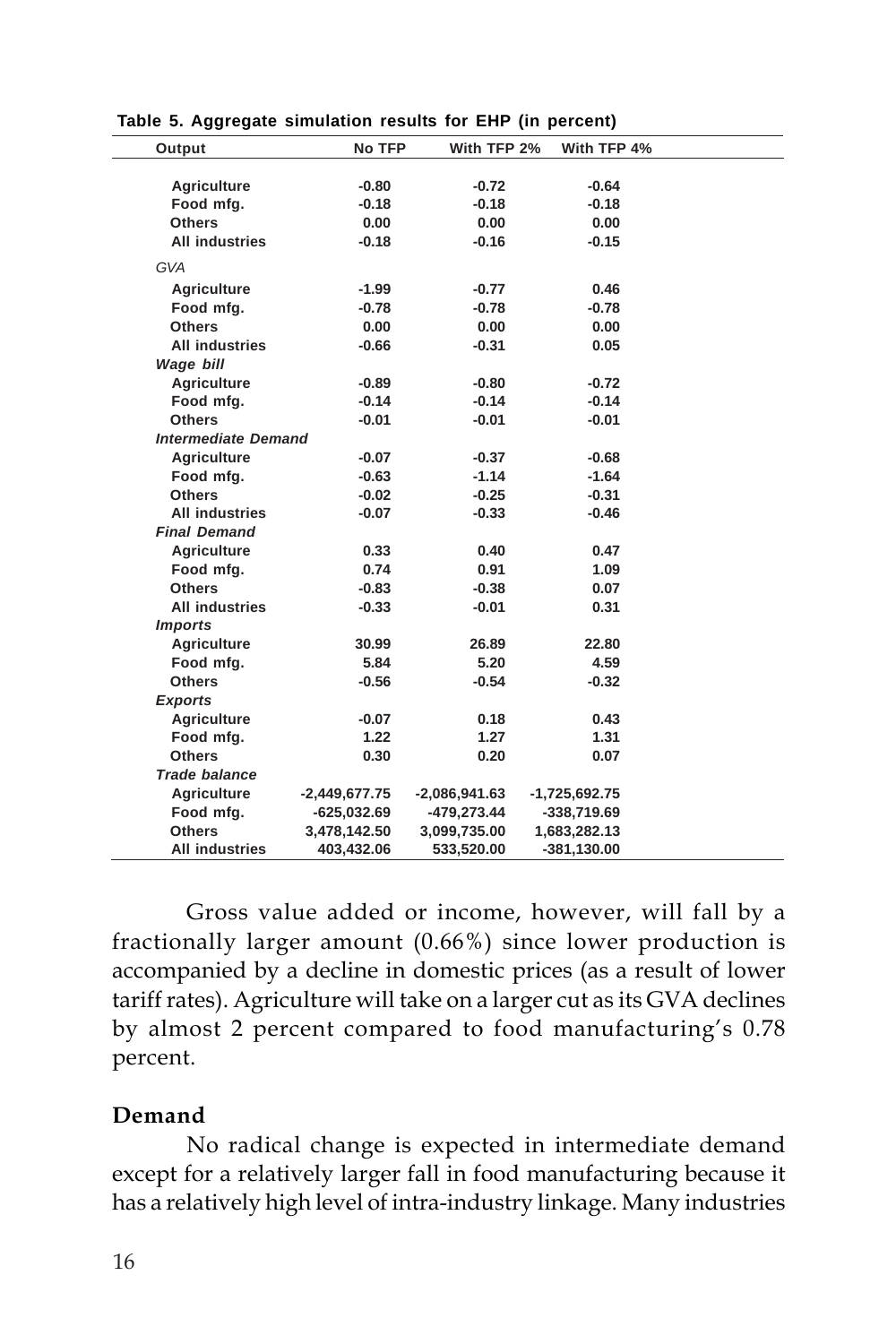within food manufacturing are adversely affected by the EHP and their outputs are expected to decline, which in turn, lower their demand for intermediate inputs. On the other hand, more changes are expected to occur in final demand. It picks up slightly for agriculture and food manufacturing because the lower import duty also lowers domestic prices. The rest suffer a decline in demand even if their prices remain unchanged because of an overall decline in income or GVA.

#### **Trade**

The overall trade balance is expected to have a positive net change as a result of the EHP. Imports for agriculture goods are expected to increase sharply (31%) while exports are expected to decline marginally (-0.07%) due to an increase in domestic consumption, largely in final demand, coupled with a decline in production. Food manufacturing will have a positive change in both imports (5.84%) and exports (1.22%) although the net increment in the trade balance is negative. Since input cost is lower for food manufacturing, exporting firms have a greater incentive to sell their produce in the world market. However, producers catering to the domestic market will be unable to meet domestic demand since their output is expected to decline when tariff protection goes down. For the other sectors, the decline in domestic demand will lead to an overall net decline in imports (0.56%) and a slight increase in exports (0.3%).

### **Select Sectors in Agriculture and Food Manufacturing**

Among agriculture goods, the hog sector is the most adversely affected (Table 6). Its output and GVA are expected to contract by 3.5 percent and 10 percent, respectively, since its tariff rate was reduced from 26.2 to 15 percent under the EHP. Similarly, the import-competing component of the meat and meat product processing sector also suffers a considerable decline in its EPR, which leads to a decline in its output and income. The sector's export-competing component, on the other hand, actually has a slight increase in its output and income since raw materials (hog, in particular) become cheaper.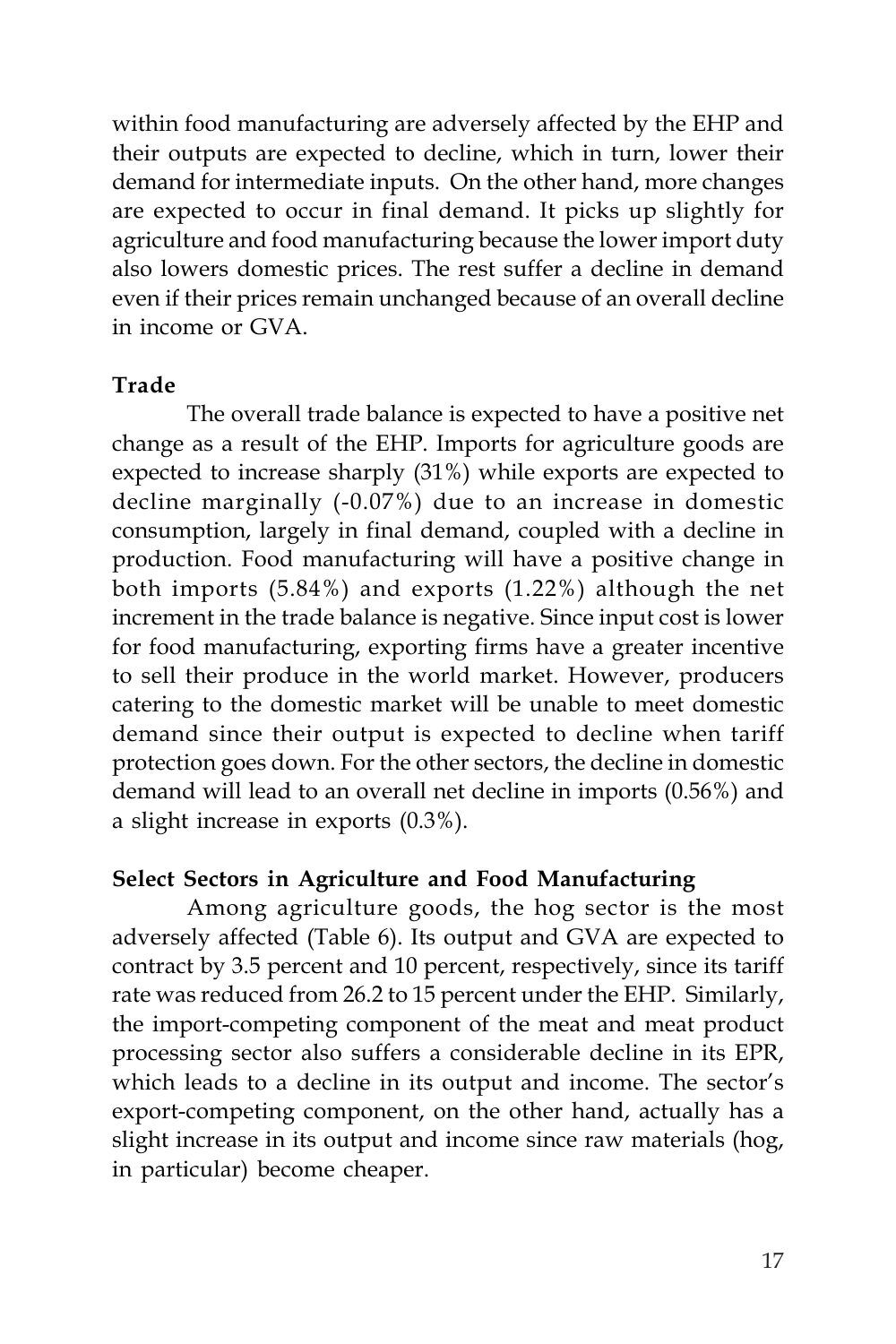| Output                          | No TFP       | With TFP | <b>With TFP</b> |
|---------------------------------|--------------|----------|-----------------|
|                                 |              | 2%       | 4%              |
| <b>Agriculture</b>              |              |          |                 |
| Corn-MM                         | 0            | 0.1      | 0.21            |
| Corn-MX                         | 0            | 0.06     | 0.12            |
| Vegetable-MM                    | $-1.68$      | $-1.61$  | -1.55           |
| Vegetable-MX                    | 0.06         | 0.11     | 0.17            |
| Banana-PX                       | 0            | 0        | 0               |
| Coconut-PX                      | 0            | 0.04     | 0.08            |
| Coffee-PX                       | 0            | 0.07     | 0.14            |
| Rice & Corn Milling-PM          | 0            | 0.05     | 0.09            |
| Hog-PM                          | $-3.54$      | $-3.32$  | -3.09           |
| Food mfg.                       |              |          |                 |
| Meat & meat processing-MM       | $-9.68$      | -9.68    | -9.68           |
| Meat & meat processing-MX       | 0.27         | 0.27     | 0.27            |
| Sugar milling-MM                | 0            | 0        | 0               |
| Sugar milling-MX                | 0            | 0        | 0               |
| Coffee roasting & processing-MM | 0            | 0        | 0               |
| Coffee roasting & processing-MX | 0.13         | 0.13     | 0.13            |
| G VA                            |              |          |                 |
| Agriculture                     |              |          |                 |
| Corn-MM                         | 0            | 0.83     | 1.67            |
| Corn-MX                         | 0            | 0.46     | 0.92            |
| Vegetable-MM                    | $-2.44$      | $-2$     | -1.56           |
| Vegetable-MX                    | 0.25         | 0.63     | 0.17            |
| Banana-PX                       | 0.01         | 0.97     | 1.93            |
| Coconut-PX                      | 0            | 0.32     | 0.65            |
| Coffee-PX                       | 0            | 0.5      | 1               |
| Rice & Corn milling-PM          | 0            | 2.16     | 4.33            |
| Hog-PM                          | $-10.25$     | $-8.4$   | $-6.55$         |
| Food mfg.                       |              |          |                 |
| Meat & meat processing-MM       | $-62.89$     | $-62.89$ | $-62.89$        |
| Meat & meat processing-MX       | 1.47         | 1.47     | 1.47            |
| Sugar milling-MM                | 0.02         | 0.02     | 0.02            |
| Sugar milling-MX                | 0.01         | 0.01     | 0.01            |
| Coffee roasting & processing-MM | 0.81         | 0.81     | 0.81            |
| Coffee roasting & processing-MX | 0.47         | 0.47     | 0.47            |
| Imports                         |              |          |                 |
| Agriculture                     |              |          |                 |
| Corn-MM                         | 0.28         | $-14.9$  | $-30.08$        |
| Vegetable-MM                    | 44.51        | 39.27    | 34.11           |
| Rice & corn milling-PM          | $-8.96$      | $-8.72$  | $-8.44$         |
| Hog-PM                          | 75.46        | 71.76    | 68.1            |
| <b>Food manufacturing</b>       |              |          |                 |
| Meat & meat processing-MM       | 64.08        | 64.6     | 65.12           |
| Sugar milling-MM                | $-2.46$      | $-1.46$  | $-0.46$         |
| Coffee roasting & processing    | $-0.79$      | $-0.36$  | 0.06            |
| <b>Exports</b>                  |              |          |                 |
| Agriculture                     |              |          |                 |
| Corn-MX                         | -0.02        | 2.73     | 5.52            |
| Vegetable-MX                    | 0.54         | 1.05     | 1.56            |
| Banana-PX                       | 0.05         | 0.11     | 0.16            |
| Coconut-PX                      | $-0.34$      | 0.22     | 0.78            |
| Coffee-PX                       | 2.69         | 6.26     | 9.84            |
| <b>Food manufacturing</b>       |              |          |                 |
| Meat & meat processing-MX       | 1.31         | 1.02     | 0.74            |
| Sugar milling-MX                | 0.48         | 0.29     | 0.09            |
| Coffee roasting & processing-MX | $\mathbf{1}$ | 0.66     | 0.35            |

**Table 6. EHP results for selected agriculture and food manufacturing sectors: Impact on major sectors -- percentage change**  $\frac{1}{2}$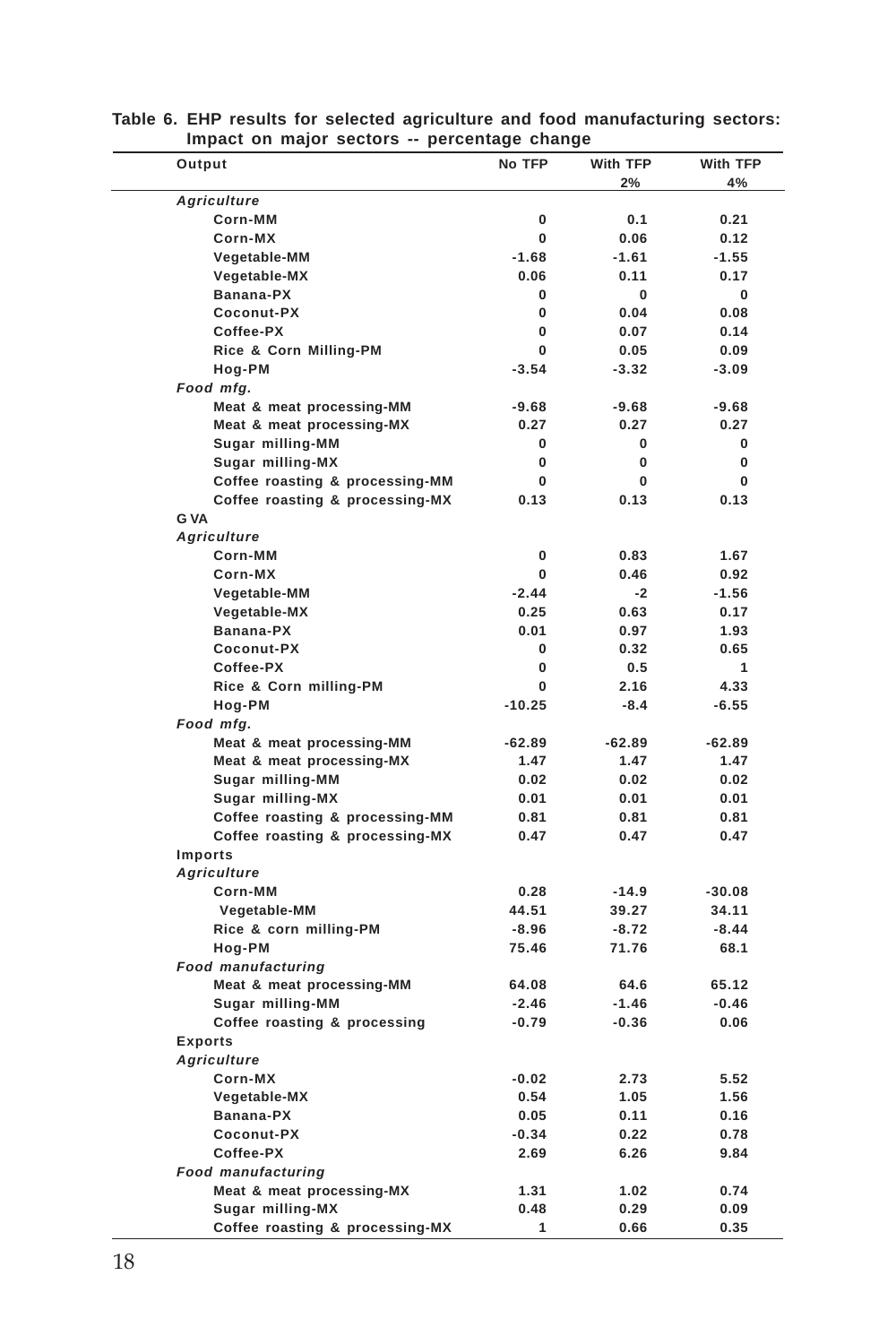### **Total Factor Productivity Improvement in Agriculture**

#### *Effective protection rates*

Improving the efficiency of factor use in agriculture is going to improve EPRs of sectors within the industry. The EPRs of other sectors outside agriculture remain unaffected since none of the variables used for EPR computations (cost of inputs and output price) are affected by improving TFP in agriculture (Table 7). Compared to basic simulation figures, EPRs improve the most for exporting sectors.

#### *Output, employment, and income*

Factor productivity improvement in agriculture can be expected to soften the impact of the EHP on output and income, but unfortunately, it is limited only within the industry. Results show that output decline for agriculture is reduced from -0.8 percent in the basic simulation to -0.72 and -0.64 percent for the 2-percent and the 4-percent TFP scenarios, respectively. Outputs of the rest remain unchanged from the basic simulation. Like output, the fall in the wage bill (hence, employment) is softened by the introduction of TFP but only for the agriculture industry. Income is influenced more by factor productivity improvement but like output, it is limited only to agriculture. A 2-percent TFP improvement reduces income by more than half, from 1.99 percent in the basic simulation to only 0.77 percent. This loss is reduced further to 0.46 percent under the 4-percent TFP scenario.

#### *Demand*

Intermediate demand is estimated to decline further because the improving factor productivity in the agriculture industry lowers its input requirements and a large chunk of this also comes from within the sector.

#### *Trade*

The increase in agriculture production and the general decline in intermediate demand are expected to lower imports and provide an opportunity to increase exports. Overall trade balance is expected to improve by incorporating factor productivity.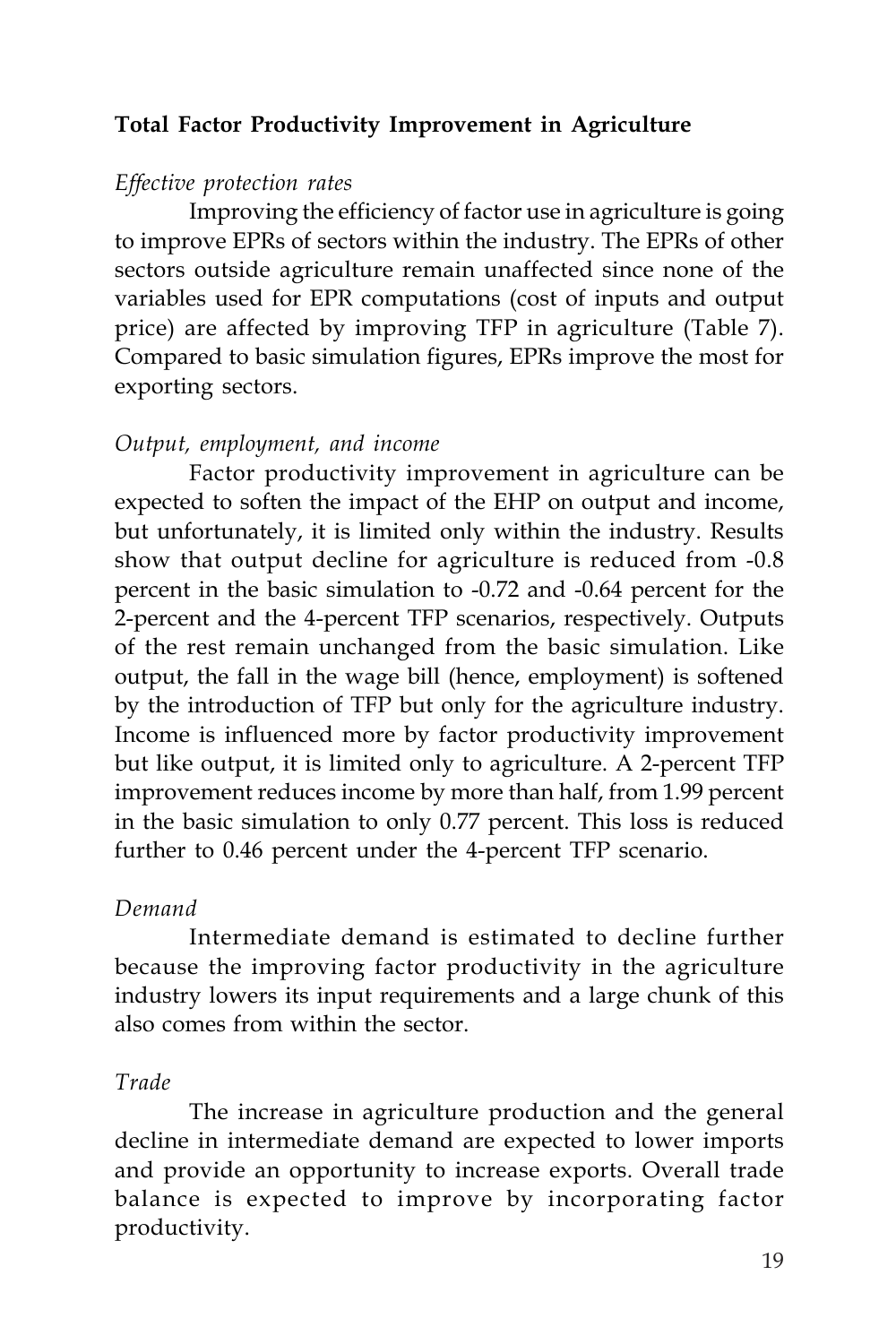|                              | <b>Tariff Rates</b> |        | <b>Effective Protection Rates</b> |                      |                      |                      |
|------------------------------|---------------------|--------|-----------------------------------|----------------------|----------------------|----------------------|
|                              | 2003                | EHP    | 2003                              | EHP                  | <b>TFP 2%</b>        | <b>TFP 4%</b>        |
| Agriculture                  |                     |        |                                   |                      |                      |                      |
| <b>MM002</b>                 | 27.00%              | 27.00% | 30.29%                            | 30.29%               | 30.74%               | 31.19%               |
| <b>MM003</b>                 | 10.78%              | 5.00%  | 11.41%                            | 11.41%               | 5.43%                | 5.67%                |
| <b>MM008</b>                 | 7.00%               | 5.00%  | 7.89%                             | 5.40%                | 5.90%                | 6.40%                |
| <b>MM009</b>                 | 5.97%               | 5.00%  | 6.41%                             | 5.29%                | 5.62%                | 5.94%                |
| <b>MM013</b>                 | 3.00%               | 3.00%  | 3.02%                             | 3.02%                | 3.58%                | 4.13%                |
| <b>MM018</b>                 | 3.08%               | 3.08%  | 3.09%                             | 3.09%                | 3.24%                | 3.39%                |
| <b>MX002</b>                 |                     |        | $-0.97%$                          | $-0.97%$             | $-0.77%$             | $-0.57%$             |
| <b>MX003</b>                 |                     |        | $-0.50%$                          | $-0.32%$             | $-0.12%$             | 0.07%                |
| <b>MX008</b>                 |                     |        | $-0.52%$                          | $-0.52%$             | $-0.2$               | 0.13%                |
| <b>MX009</b>                 |                     |        | $-0.33%$                          | $-0.32%$             | $-0.11%$             | 0.10%                |
| <b>MX013</b>                 |                     |        | $-0.63%$                          | $-0.63%$             | $-0.19%$             | 0.26%                |
| <b>MX018</b>                 |                     |        | $-0.18%$                          | $-0.18%$             | $-0.05%$             | 0.07%                |
| <b>PM016</b>                 | 3.00%               | 3.00%  | 3.00%                             | 3.00%                | 3.33%                | 3.65%                |
| <b>PM017</b>                 | 3.00%               | 3.00%  | 3.02%                             | 3.02%                | 3.29%                | 3.55%                |
| <b>PM019</b>                 | 26.20%              | 15.00% | 34.48%                            | 18.62%               | 19.62%               | 20.62%               |
| <b>PX005</b>                 |                     |        | 0.00%<br>0.00%                    | 0.00%<br>0.00%       | 0.00%<br>0.00%       | 0.00%<br>0.00%       |
| <b>PX006</b>                 |                     |        | 0.00%                             | 0.00%                | 0.00%                | 0.00%                |
| <b>PX007</b><br>PX010        |                     |        | $-0.16%$                          | $-0.16%$             | $-0.02%$             | 0.11%                |
| PX015                        |                     |        | $-0.22%$                          | $-0.22%$             | 0.00%                | 0.23%                |
| <b>Food manufacturing</b>    |                     |        |                                   |                      |                      |                      |
| <b>MM039</b>                 | 37.64%              | 15.00% | 45.36%                            | 17.20%               | 17.20%               | 17.20%               |
| <b>MM044</b>                 | 8.40%               | 8.40%  | 18.66%                            | 19.69%               | 19.69%               | 19.69%               |
| <b>MM048</b>                 | 5.08%               | 5.08%  | 3.83%                             | 6.92%                | 6.92%                | 6.92%                |
| <b>MM051</b>                 | 6.00%               | 6.00%  | 11.93%                            | 11.93%               | 11.93%               | 11.93%               |
| <b>MM052</b>                 | 16.67%              | 16.67% | 27.59%                            | 28.51%               | 28.51%               | 28.51%               |
| <b>MM053</b>                 | 10.00%              | 10.00% | 12.93%                            | 13.00%               | 13.00%               | 13.00%               |
| <b>MM054</b>                 | 28.65%              | 28.65% | 31.99%                            | 31.99%               | 31.99%               | 31.99%               |
| <b>MM055</b>                 | 6.55%               | 6.55%  | 2.22%                             | 3.13%                | 3.13%                | 3.13%                |
| <b>MM058</b>                 | 44.17%              | 44.17% | 0.00%                             | 0.00%                | 0.00%                | 0.00%                |
| <b>MM059</b>                 | 5.58%               | 5.58%  | $-1.61%$                          | $-0.24%$             | $-0.24%$             | $-0.24%$             |
| <b>MM060</b>                 | 7.73%               | 7.73%  | 6.59%                             | 6.59%                | 6.59%                | 6.59%                |
| <b>MM061</b>                 | 5.29%               | 5.29%  | 4.47%                             | 4.64%                | 4.64%                | 4.64%                |
| <b>MM062</b>                 | 6.48%               | 6.48%  | 10.31%                            | 10.93%               | 10.93%               | 10.93%               |
| <b>MX039</b>                 |                     |        | $-1.65%$                          | $-1.12%$             | $-1.12%$             | $-1.12%$             |
| <b>MX044</b>                 |                     |        | $-2.58%$                          | $-1.89%$             | $-1.89%$             | $-1.89%$             |
| <b>MX048</b>                 |                     |        | $-5.74%$                          | $-3.35%$             | $-3.35%$             | $-3.35%$             |
| <b>MX051</b>                 |                     |        | $-4.21%$                          | $-4.21%$             | $-4.21%$             | $-4.21%$             |
| <b>MX052</b>                 |                     |        | $-4.48%$                          | $-3.94%$             | $-3.94%$             | $-3.94%$             |
| <b>MX053</b>                 |                     |        | $-5.59%$                          | $-5.55%$             | $-5.55%$             | $-5.55%$             |
| <b>MX054</b>                 |                     |        | $-0.26%$                          | $-0.25%$             | $-0.25%$             | $-0.25%$             |
| <b>MX055</b>                 |                     |        | $-7.26%$                          | $-6.79%$             | $-6.79%$             | $-6.79%$             |
| <b>MX058</b><br><b>MX059</b> |                     |        | $-1.85%$<br>$-8.73%$              | $-1.58%$<br>$-7.75%$ | $-1.58%$<br>$-7.75%$ | $-1.58%$<br>$-7.75%$ |
| <b>MX060</b>                 |                     |        | $-3.32%$                          | $-3.32%$             | $-3.32%$             | $-3.32%$             |
| <b>MX061</b>                 |                     |        | $-3.07%$                          | $-2.95%$             | $-2.95%$             | $-2.95%$             |
| <b>MX062</b>                 |                     |        | $-2.65%$                          | $-2.28%$             | $-2.28%$             | $-2.28%$             |
| <b>PM040</b>                 | 4.60%               | 0.00%  | 2.30%                             | $-7.27%$             | $-7.27%$             | $-7.27%$             |
| <b>PM041</b>                 | 5.18%               | 5.00%  | 6.21%                             | 9.21%                | 9.21%                | 9.21%                |
| <b>PM043</b>                 | 6.80%               | 5.00%  | 8.46%                             | 5.41%                | 5.41%                | 5.41%                |
| <b>PM050</b>                 | 66.94%              | 66.94% | 71.86%                            | 71.86%               | 72.13%               | 72.40%               |
| <b>PX045</b>                 |                     |        | $-7.52%$                          | $-6.38%$             | $-6.38%$             | $-6.38%$             |
| <b>PX046</b>                 |                     |        | $-5.19%$                          | $-4.32%$             | $-4.32%$             | $-4.32%$             |
| <b>PX047</b>                 |                     |        | $-0.57%$                          | $-0.53%$             | $-0.53%$             | $-0.53%$             |
| <b>PX049</b>                 |                     |        | $-2.24%$                          | $-1.76%$             | $-1.76%$             | $-1.76%$             |
| <b>PX056</b>                 |                     |        | $-0.45%$                          | $-0.45%$             | $-0.45%$             | $-0.45%$             |

#### **Table 7. Impact of Early Harvest Program on total factor productivity (TFP) improvement in agriculture and manufacturing sectors**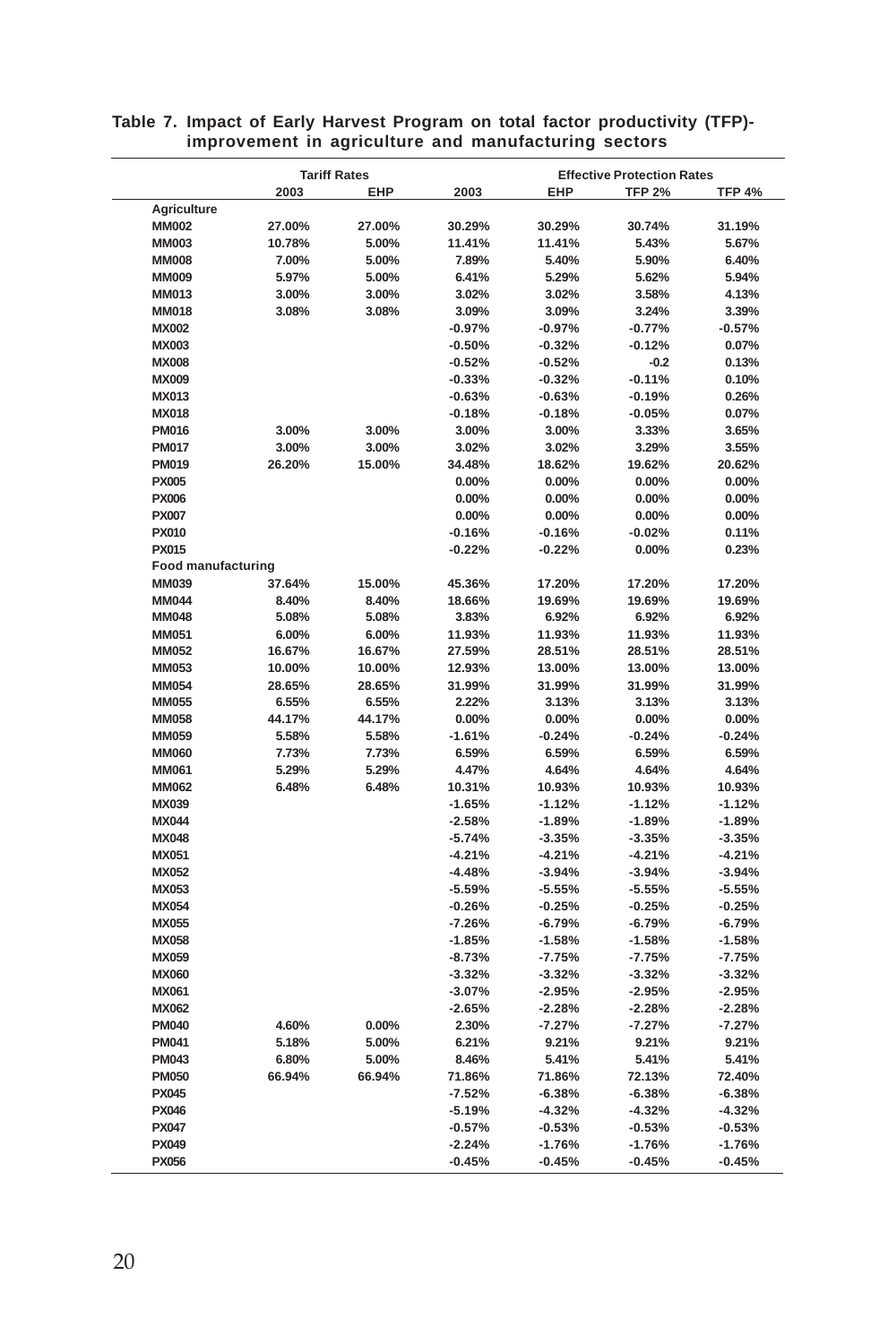### *Select sectors in agriculture and food manufacturing*

The impact of incorporating TFP assumption is most evident on incomes of sectors in agriculture. Rice and corn milling, in particular, will move from 0 percent in the basic simulation to 2.16 percent and 4.33 percent under the 2-percent and the 4-percent TFP assumptions. Moreover, income losses suffered by the hog and vegetable sectors are expected to be minimized by an average of 20 percent. There is some movement in import activity but changes in exports are much more significant. The increase in coffee exports in the basic scenario more than doubles with a 2-percent TFP, and increasing by another 50 percent when the TFP assumption is raised to 2 percent.

#### **Remarks on Results of Simulation Exercise**

Because of inter-industry linkage, the EHP's impact is spread to other sectors, such that even if tariffs are applied to only one sector, they eventually have an effect on other sectors as well.

The simulation exercise also showed that an EHP will affect output, income, employment, demand, and trade balance. These changes will have an impact on social welfare. An increase in the general price level and income implied a decline in the consumption basket of the average consumer, hence a lower consumer surplus. Movements in the price of food, which comprise the bulk of a consumer's expenditure, will have a greater impact on welfare. While this is not explicitly captured in the model, it is evident that changes in tariff that will take place with an EHP will have this kind of impact on social welfare. Notably, this shows the importance of improving factor productivity to mitigate the adverse impact of changes in the tariff regime as it reduces the dependence of firms on tariff protection.

Finally, it cannot be overemphasized that the simulation results are aimed to show only short-run impacts of the EHP, which are bound to be negative for sectors whose effective protection rates declined. In addition, the simulation exercise uses a partial equilibrium model, in contrast with the more full-blown GTAP modeling done by ASEAN experts. Moreover, the simulation exercise assumed full coverage of EHP for the Philippines that did not actually materialize (with a positive list of only around half of the total number of items). Hence, the negative impacts from the simulation are not only shortrun but would tend to be overestimated.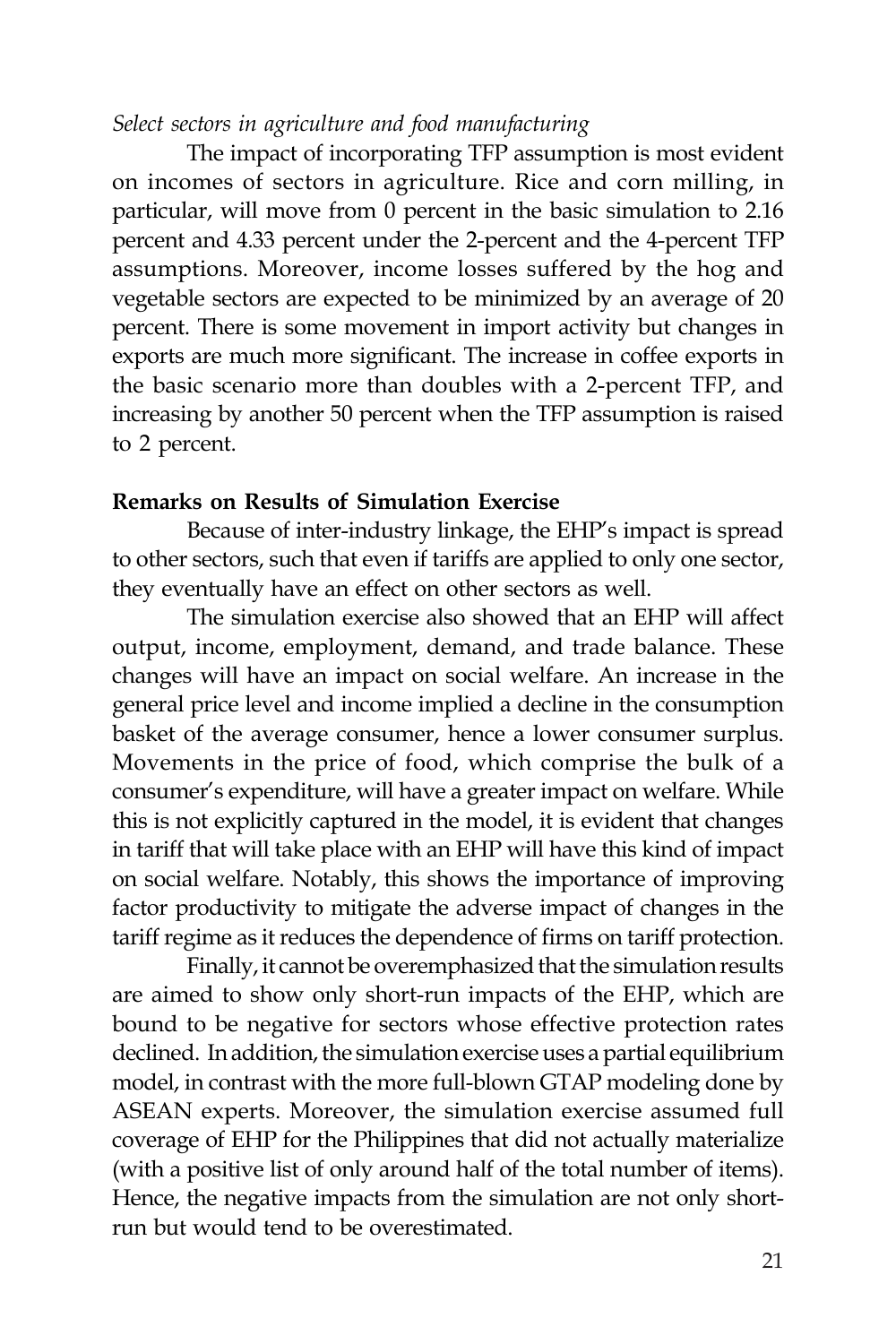## **Conclusion and Policy Recommendations**

To meet the China challenge, as well as the broader challenge of globalization, the Philippine agriculture system should hasten the pace of domestic reforms and restructuring to maintain international competitiveness and provide the foundation for sustained growth.

The country should build its own strength and competitiveness in order to create a mutually beneficial relationship with China. Based on the simulation exercise, a number of sectors are vulnerable, foremost of which are the sectors of vegetables, hog, and meat and meat processing. Assistance to these sectors is needed through either technological support or product diversification to make them more efficient.

Short-run simulation of the effects of the EHP reveal vulnerable sectors, notably importable vegetables and hogs, and the negative impact on agriculture. Nonetheless, it should be recognized that the EHP has also opened a sizable window of opportunity to other sectors. During a forum conducted with stakeholders, there were some products identified where the Philippines has competitiveness and which can serve as an alternative livelihood for farmers who might be displaced by the EHP. The natural ingredients market was identified as a potentially big export market for the Philippines that does not really need huge capital to be developed. Other products that are also potentially very competitive are poultry, crops, and fisheries. Coconut has a lot of potential as well, most especially coconut oil and medicinal products derived from coconut. These products comprise the bulk of agriculture production in the country and can be further tapped to enhance industry growth. With proper domestic support, there is no reason the Philippines would not be able to take advantage of these opportunities. But perhaps more importantly, as shown by the simulation exercise where factor productivity enhancement was included, the needed support would soften the negative impact of the EHP.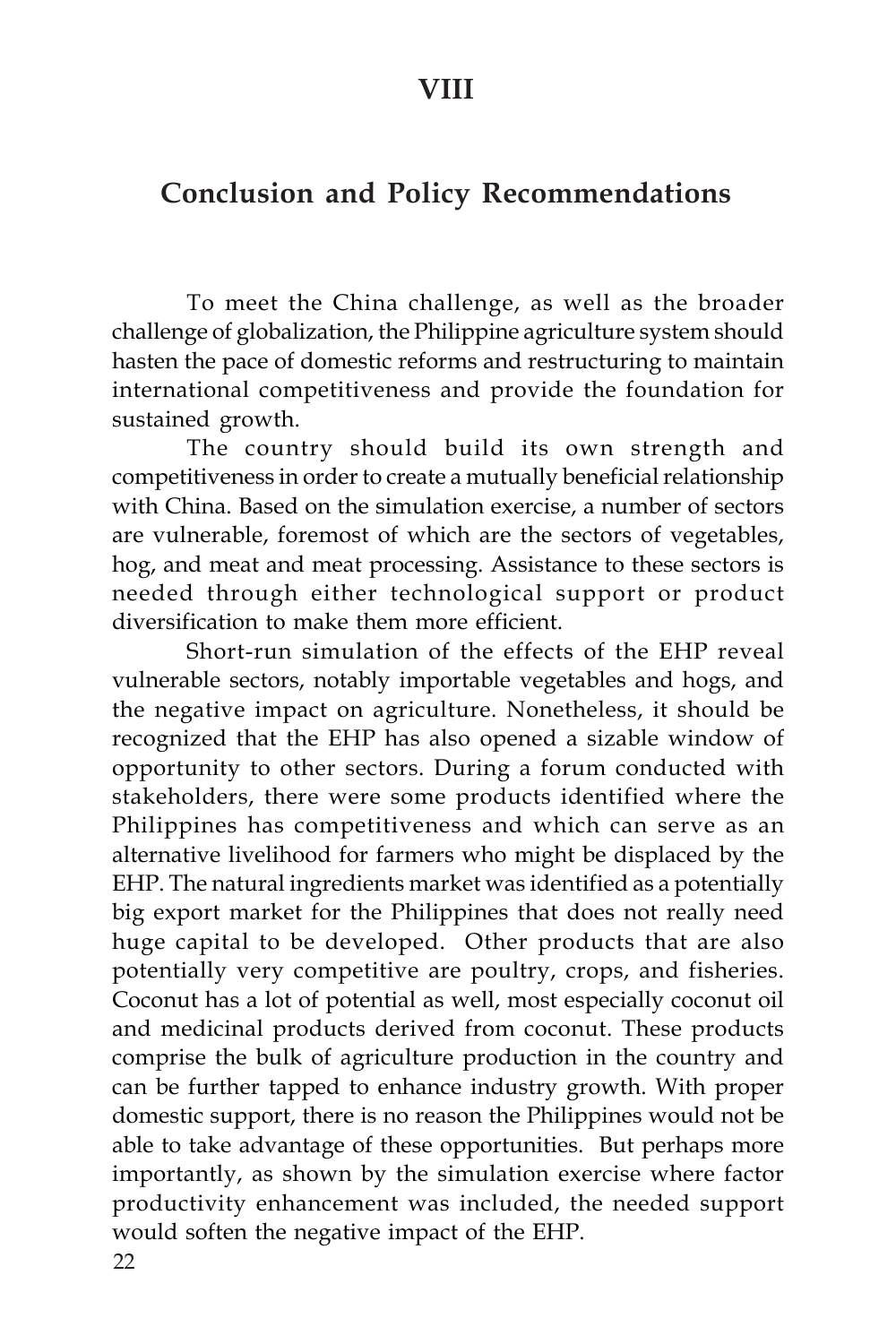By and large, it is the small farmers and producers that bear the brunt of trade agreements. This is because they lack access to fallback mechanisms such as credit and insurance. As such, the plight of the small farmers should be considered in this FTA and proper support and social safety nets should also be put in place.

Liberalization works best if complemented by socioeconomic policies that support the transition to a more market-responsive economy by addressing constraints in production, and creating a strong network of institutions that facilitate the implementation of these policies. Among the nontrade domestic factors that should be seriously looked into are:

- Investment in rural infrastructure. Of particular importance is investment in transportation and telecommunication infrastructure, and postharvest facilities (package, handling, and storage facilities).
- Investment in productivity particularly research and extension *activities*, e.g., improved skills and information for the farmers, integration of farmer participation and control, and collaboration with community organizations.
- Land policies and institutions. The assignment of well-defined and secure property rights to land can be expected to have direct benefits by increasing farmers' ability to produce for both subsistence and income generation, incentives to invest in and sustainably manage land, and the ability to obtain credit. Secured property rights in land also indirectly benefit the emergence of more efficient farm structures. Land reform still remains a major issue, not just for the Philippines, but for the entire region as well. In the case of the Philippines, it has encountered political difficulties in implementation. David (1999) states that the various provisions of the land reform programs, combined with slow implementation, have increased land market distortions with unintended negative effects.
- y *Credit policies and institutions*. Lack of credit access is a perennial problem faced by small entrepreneurs. The government should be able to provide financial services that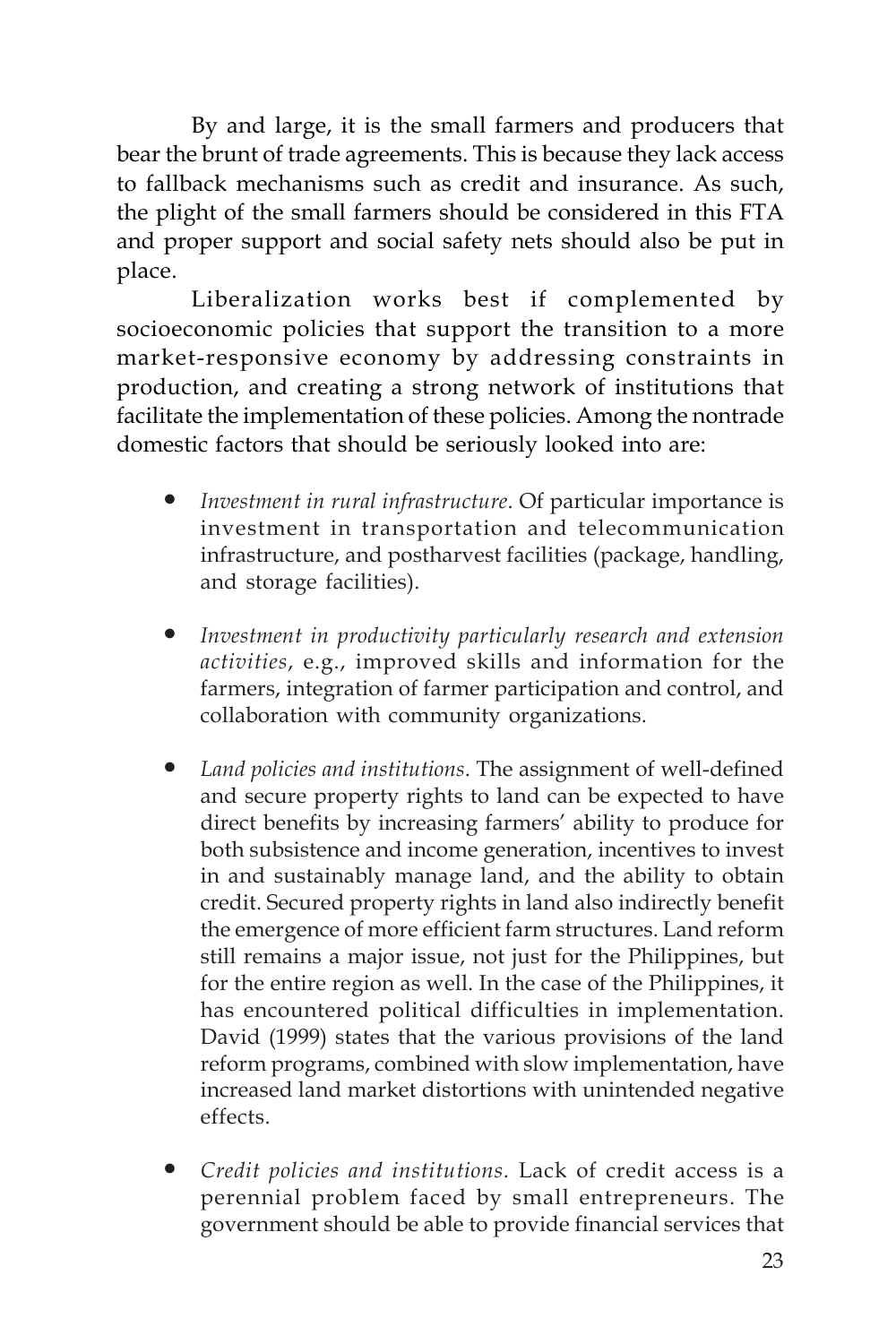are tailored to the needs of the farmers. This should be supported by strong and consistent institutions that will provide cost-effective enforcement of financial contracts.

y *Governance and institutional reform*. Meaningful and sustainable reforms require institutions that adhere to the principles of transparency, accountability, and participatory processes. This should also be accompanied by institutions that will provide adequate administrative support to the reforms. More importantly, the government should have the political will and the management capability to ensure implementation of the needed reforms.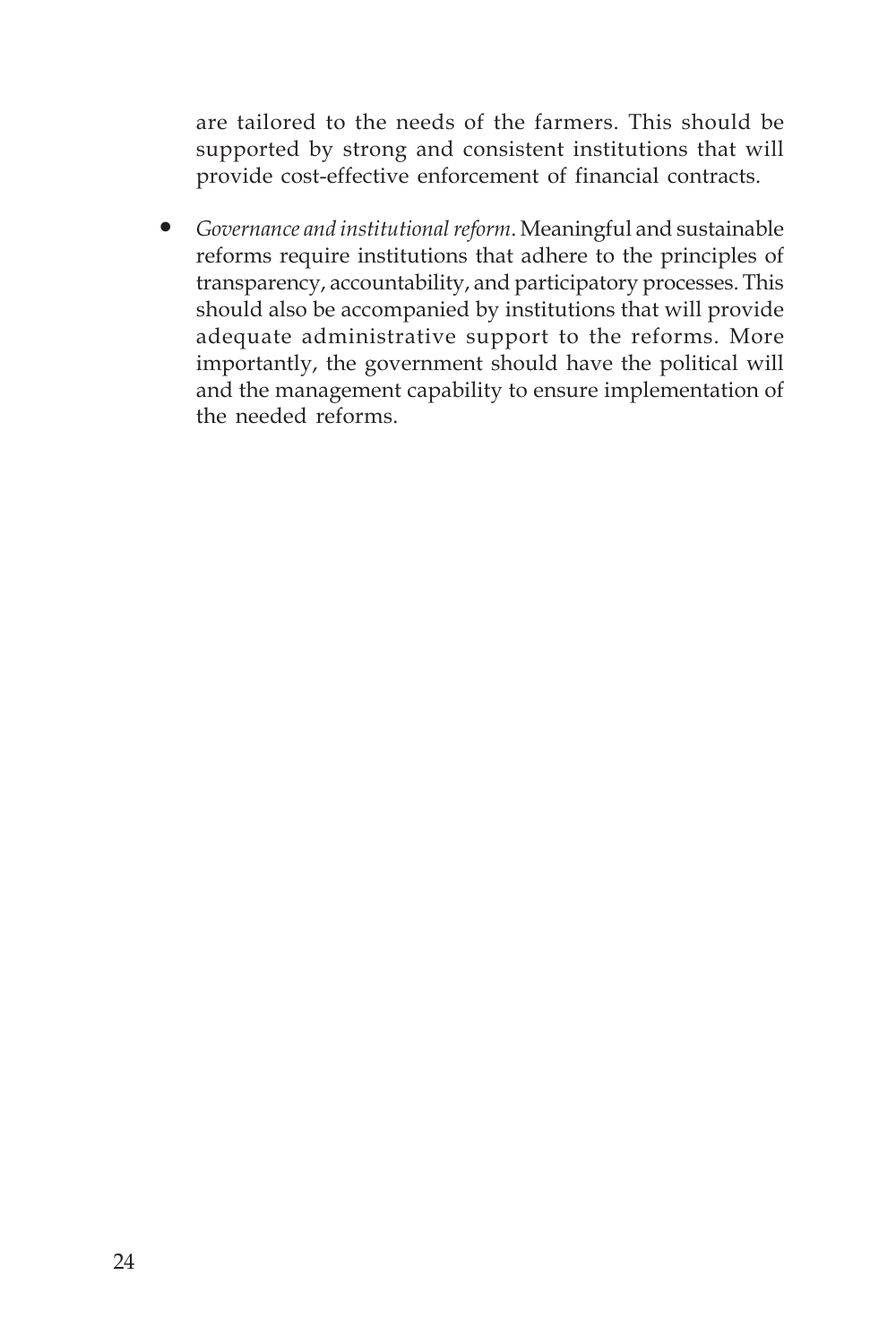## **References**

- Balboa, J., E. Medalla and J. Yap. 2007. Closer trade and financial cooperation in ASEAN: issues at the regional and national level with focus on the Philippines. In *Bridging the ASEAN developmental divide: challenges and prospects*, edited by L.C. Salazar and S.B. Das. Singapore: Institute of South East Asian Studies.
- Bernardino, N. 2004. The ASEAN-China Free Trade Area: issues and prospects. Paper presented at the Asia Pacific Network on Food Sovereignty Regional Workshop, 6-9 November, Manila, Philippines.
- Bureau of Agricultural Statistics (BAS). n.d. The Philippine agricultural economy [online]. http://www.bas.gov.ph/ agri\_dev.php [Accessed 2 February 2007].
- Cabanilla, L., Editor. 2006. *Philippine agriculture, food security, and APEC*. Makati City: Philippine APEC Study Center Network-Philippine Institute for Development Studies.
- Chia, S.Y. 2004. ASEAN-China Free Trade Area. Paper presented at the AEP Conference, 12-13 April, Hong Kong.
- Clarete, R. 2005. Philippines: Ex-post effects of trade liberalization . Paper presented at the Conference on Adjusting to Trade Reforms: What are the Major Challenges for Developing Countries? Organized by the Trade Analysis Branch, UNCTAD. 18-19 January. Geneva, Switzerland.
- Cororaton, C. 2004. Rice reforms and poverty in the Philippines: a CGE analysis . Research Paper No. 57. ADBI, Tokyo, Japan.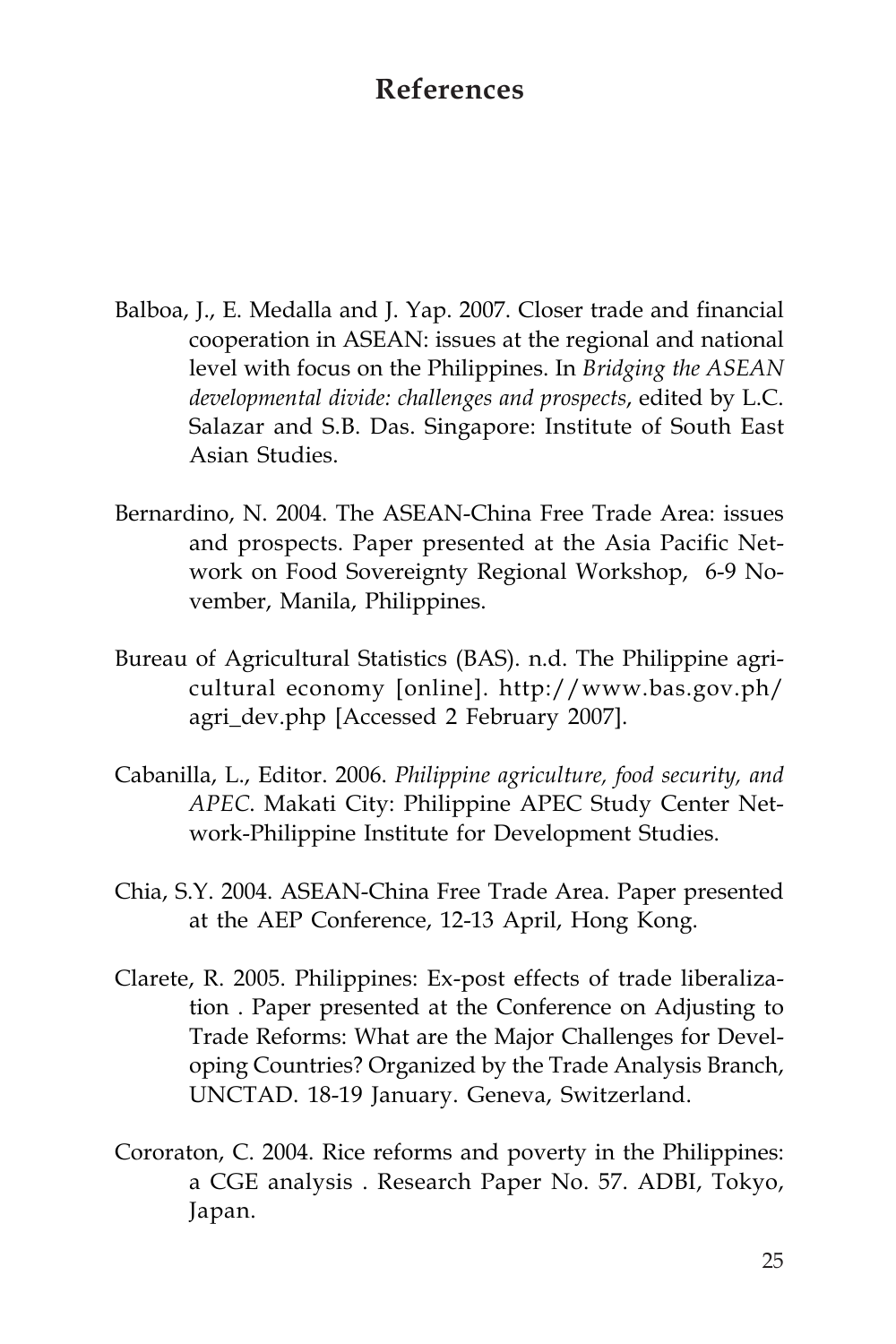- Cororaton, C. and J. Cockburn. 2005. Trade reform and poverty in the Philippines. A CGE microsimulation analysis. CIRPEE-Working Paper 05-13. Montreal: Centre Interuniversitaire sur le Risque, les Politiques Économiques et l'Emploi (CIRPÉE).
- David, C. 1997. Agricultural policy and the WTO agreement: the Philippine case. PIDS Discussion Paper Series No. 1997- 13. Makati City, Philippines: Philippine Institute for Development Studies.
- David, C., S. Halos, E. Ponce and C. Lamug. 1999. Philippine national agricultural and natural resources research system: resource allocation issues and direction for reforms. PIDS Discussion Paper Series No. 1999-33. Makati City: Philippine Institute for Development Studies.
- Freeman, F., J. Melanie, I. Roberts, D. Vanzetti, A. Tielu and B. Beutre. 2000. The impact of agricultural trade liberalization on developing countries. ABARE Research Report 2000.6. Canberra: Australian Bureau of Agricultural and Resource Economics.
- Go, M. 2005. Vegetables not included in "early harvest" deal with China. *The Philippine Star* [online]. 2 May. http:www.bilaterals.org/article-print.php3?id\_article=1809. [Accessed 22 December 2006].
- Habito C. and R. Briones. 2005. Philippine agriculture over the years: performance, policies and pitfalls. Paper presented at the Workshop on Policies to Strengthen Productivity in the Philippines organized by the World Bank. AIM Conference Center, Makati City. 27 June.
- Intal P. and J. Power. 1990. Trade, exchange rate and agricultural pricing policy in the Philippines, comparative studies on political economy of agricultural pricing policy. Washington DC: World Bank.